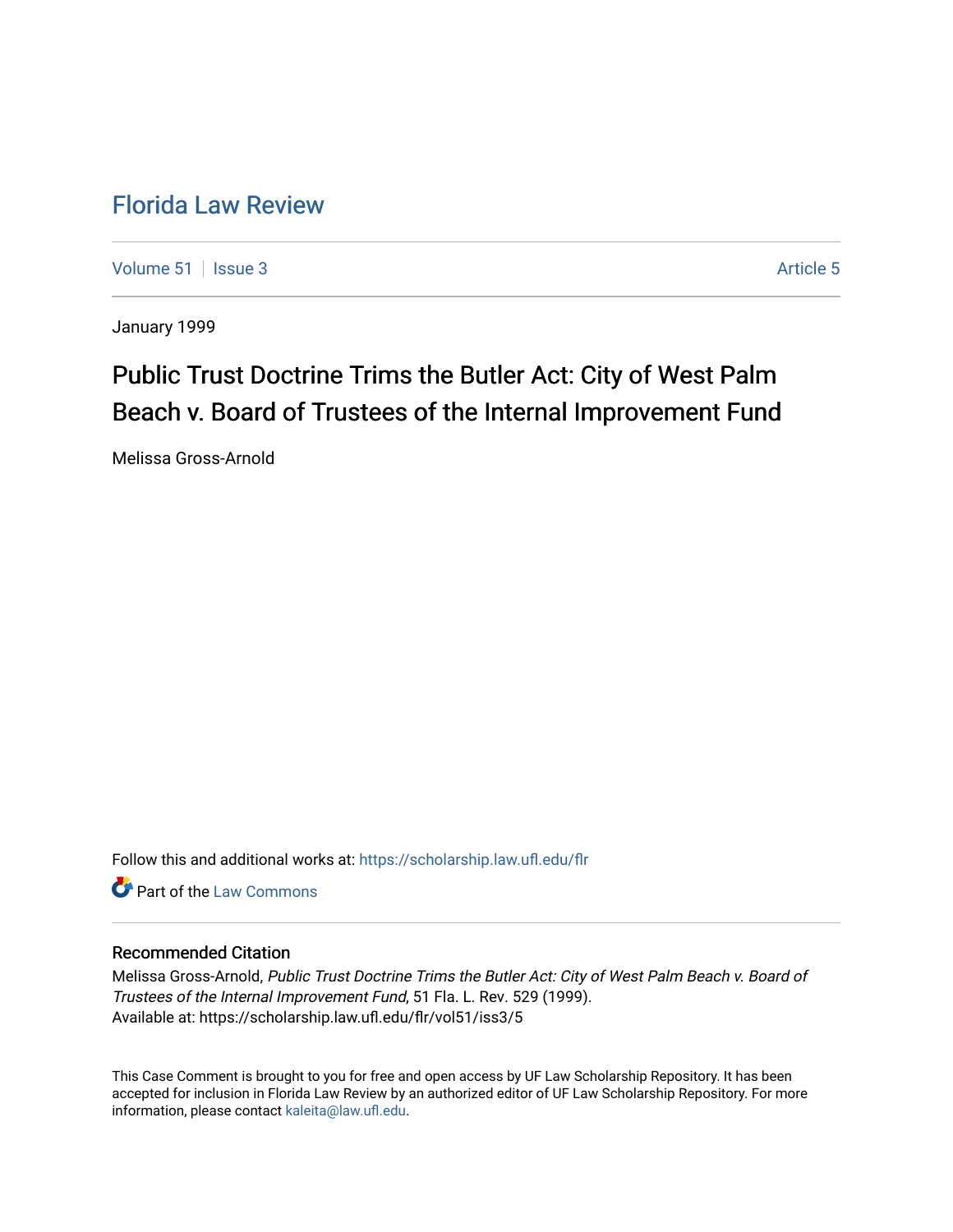# **CASENOTES**

# PUBLIC TRUST DOCTRINE TRIMS **THE** BUTLER ACT: *CITY OF WEST PALM BEACH V. BOARD OF TRUSTEES OF THE INTERNAL IMPROVEMENT TRUST FUND*

# *Melissa Gross-Arnold\**

| I. | A. The Public Trust Doctrine 532                          |
|----|-----------------------------------------------------------|
|    |                                                           |
| П. | <b>JUDICIAL APPLICATION OF THE PUBLIC TRUST DOCTRINE:</b> |
|    | <b>INTERPRETING SWAMP AND OVERFLOWED LANDS</b>            |
|    | DEEDS AND THE MARKETABLE RECORD TITLE ACT  537            |
|    | A. History of Swamp and Overflowed Lands Deeds  537       |
|    | B. Marketable Record Title Act  539                       |
|    | III. INTERPRETATION OF THE RIPARIAN                       |
|    |                                                           |
|    | A. Impact of the Public Trust on the Meaning              |
|    | of "Permanent Improvement" 541                            |
|    | B. Dredging as a Permanent Improvement 543                |
|    | C. Key West Conch Harbor: Dredging                        |
|    | Vests Title Under the Butler Act  545                     |
|    | D. City of West Palm Beach v. Board of Trustees of the    |
|    | Internal Improvement Trust Fund: Dredging                 |
|    | Does Not Vest Title Under the Butler Act 547              |
|    | E. Analysis of City of West Palm Beach v. BOTIITF  550    |
|    | 1. Use of Strict Construction and Alternative             |
|    |                                                           |
|    | 2. Implications of Allowing Associated                    |
|    |                                                           |
|    | 3. The "Amorphous" Case-by-Case Basis Test  557           |
| V. |                                                           |

\* Special thanks to my husband, Shawn Arnold, and my parents, Lori and Steve Gross, for their love, support and guidance. Thanks also to the attorneys of Lewis, Longman & Walker, P.A. and University of Florida College of Law Professor Richard Hamann for their advice and insight on the topics addressed in this Casenote.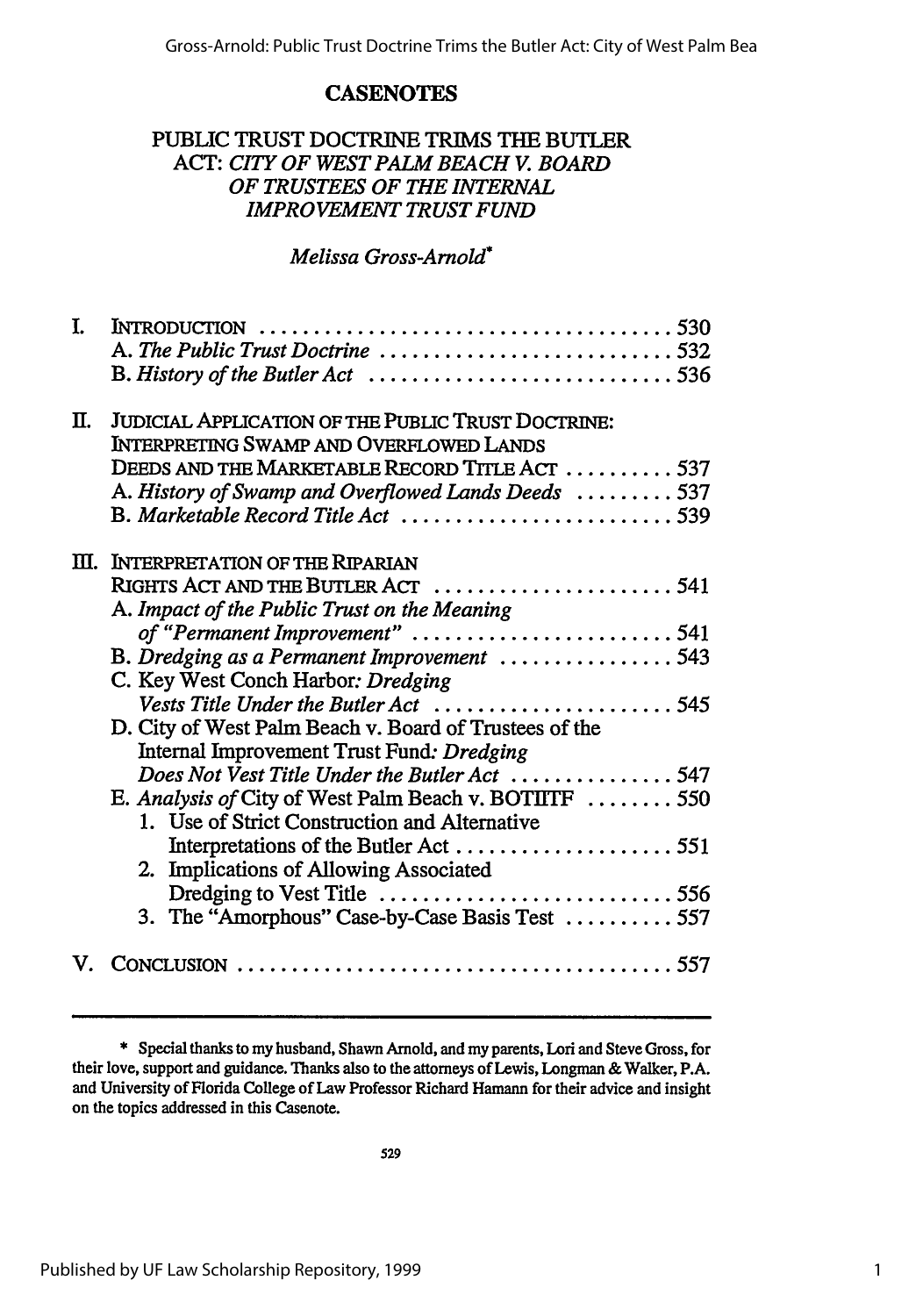*FLORIDA LAW REVIEW*

### I. INTRODUCTION

Florida's right of title includes the responsibility to hold submerged lands under navigable waters in a "public trust" for the benefit of the people.' The meaning of this public trust has evolved over time. Early on, courts focused on navigational improvements, while more modem cases have addressed environmental and conservation concerns.<sup>2</sup> In the late 1800's and early 1900's, the Florida Legislature enacted statutes encouraging waterfront development by creating opportunities for private landowners to vest title to submerged lands adjacent to their upland properties.<sup>3</sup> State agents further stimulated growth by deeding other submerged lands directly to private landowners. Most of these statutes and policies have long since vanished, but lasting effects remain.

Based on those early statutes and grants, many Floridians believe they own submerged lands adjacent to their upland properties. However, as the courts recognize a more modem definition of the public trust, they have questioned whether these early grants are still valid.<sup>4</sup> Still other landowners may not realize that they have vested title to submerged lands adjacent to their upland property. In those cases, the landowners may unnecessarily be leasing the land from the State under the mistaken belief that the land is public trust property.

The stage was set for this modem day land battle many decades ago. In 1921, the Florida Legislature enacted the Butler Act to encourage development and improvement of waterfront property.5 This law divested the State of all rights and interests in submerged lands that were wharfed<sup>6</sup>

*Editor's Note:* "'En Banc' (in the bench) is interchangeably used in the following forms: *'in bank,' 'in banco,' 'in banc,' and 'en banke."'* Smith v. County Executive of Anne Arundel County, 47 **Md. App. 65, 69** n.4, 421 **A.2d 979, 981** n.4 **(Md.** Ct. Spec. **Ap. 1980)** (emphasis added).

*3. See* Butler Act, **1921** Fla. Laws ch. **8537** (codified as **FLA. STAT.** § **271.01 (1997)).**

*4. See* City of West Palm Beach v. Board of Trustees of the Internal Improvement Trust Fund, No. **95-3813** (Fla. 4th **DCA** Aug. **27, 1997).**

*5. See* Butler Act, **1921** Fla. Laws ch. **8537** (codified at **FLA. STAT.** § **271.01 (1997)).** The statute was named for its sponsor, Senator **.** Turner Butler of Duval County. *See Hayes,* **91** So. **2d** at **800.**

**6.** A"wharf" is

*<sup>1.</sup> See* Hayes v. Bowman, **91** So. **2d 795,799** (Fla. **1957);** Broward v. Mabry, **58 Fla. 398,** 407, **50** So. **826, 829 (1909);** State v. Black River Phosphate Co., **32** Fla. **82, 100-01, 13** So. 640, **646 (1893).**

*<sup>2.</sup> See* National Audubon Soc'y v. Superior Court of Alpine County, **658 P.2d 709, 712** (Cal. **1983)** (in bank); Marks v. Whitney, 491 **P.2d 374,380** (Cal. **1971)** (in bank).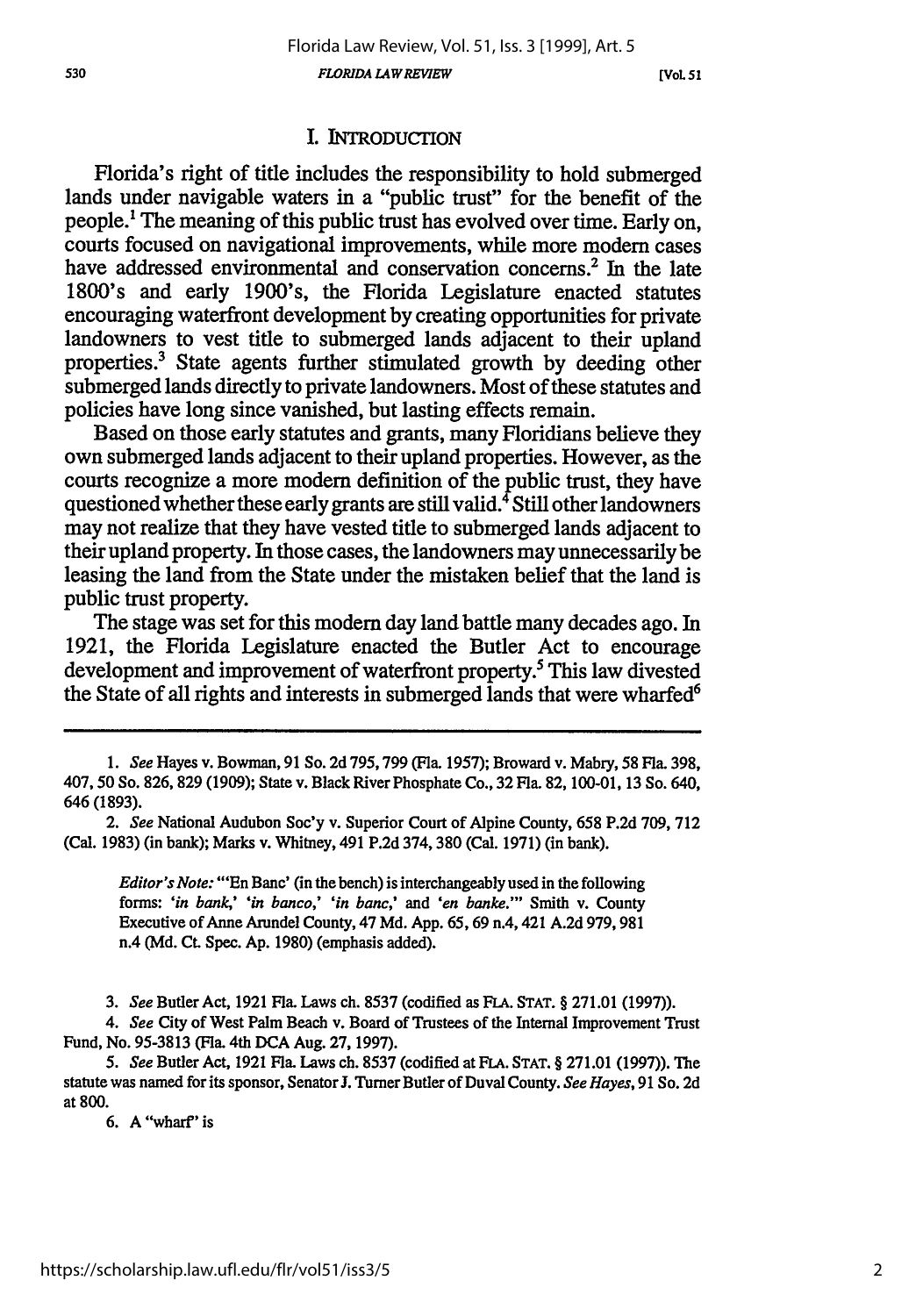**1999]**

#### *PUBLIC TRUST TRIMS THE BUTLERACT*

out, "bulkheaded," filled in or permanently improved" by adjacent upland riparian8 landowners. 9 Consequently, submerged lands, usually held in trust by the State, were transferred to private ownership.<sup>10</sup> Although the Butler Act was repealed in **1957,** the Legislature provided for the State to issue disclaimers of title in recognition of bulkheading or improvements that took place prior to the repeal."

Over the last four decades, courts have considered what types of activities qualified as "bulkheading," "filling" or "permanent "bulkheading," "filling" improvements" under the Butler Act.<sup>12</sup> Most recently, two Florida district courts of appeal addressed whether dredging associated with a larger structural project constitutes a "permanent improvement" under the Butler

[a] structure on the margin or shore of navigable waters, alongside of which vessels can be brought for the sake of being conveniently loaded or unloaded, or a space of ground, artificially prepared, for the reception of merchandise from a ship or vessel, so as to promote the discharge of such vessel.

BLACK'S LAWDIC'IONARY 1595 (6th ed. 1990); *see also* FRANKE. MALONEYETAL, WATERLAW AND ADMINISTRATION: THE FLORIDA EXPERIENCE 122 (1968) (explaining that "a wharf is a structure erected for the purpose of improving access to the water, and as a consequence for improving navigation").

7. A "bulkhead" is "an upright partition separating compartments [or]... a structure or partition to resist pressure or to shut off water." **WEBSTER'S SEVENTH NEW** COLLEGIATE DICIONARY 110 (1971).

8. "Riparian" denotes "[b]elonging or relating to the bank of a river or stream; of or on the bank." BLACK'S LAW DICTIONARY **1327** (6th ed. 1990). The term can be used as "relating to the shore of the sea or other tidal water, or of a lake or other considerable body of water." *Id.* While the term "littoral" is more appropriate to describe land which makes up the sea shore, *see* id., for the purposes of this paper, the term "riparian" will be used to describe all land lying along side any water body.

*9. See* Butler Act § 1. "Riparian owner" means "[o]ne who owns land on bank of river, or one who is owner of land along, bordering upon, bounded **by,** fronting upon, abutting or adjacent and contiguous to and in contact with river." BLACK'SLAWDICTIONARY **1327** (6th ed. 1990) (citing State *ex* rel Buckson v. Pennsylvania R.R., **228** A.2d 587, 594 (Del. Super. **Ct.** 1967)).

*10. See* Trustees of Internal Improvement Fund v. Claughton, 86 So. 2d 775,786 (Fla. 1956).

*11. See* 1957 Fla. Laws ch. 57-362, § 9 (codified at **FLA. STAT.** § 253.129 (1997)). In 1951, the Legislature vested title to lands under tidal waters in the Trustees of the Internal Improvement Fund, so the Butler Act was repealed at that time **by** implication. *See* 1951 Fla. Laws ch. 26776; Chiles v. Floridian Sports Club, Inc., 633 So.2d 50, **52** (Fla. 5th **DCA** 1994); MALONEY, *supra* note 6, at 367. The 1951 act "was an attempt to emasculate the Butler [Act]," and it represented "the first significant move to curb the postwar outbreak of bay fills and strengthen the control and management of sovereignty lands." **MALONEY,** *supra* note 6, at 367. "Under the provisions of the 1951 act upland owners were required to purchase from the [Board of Trustees of the Internal Improvement Trust Fund] any submerged land they desired to fill prior to erecting permanent improvements." Id.

12. *See, e.g., Claughton,* 86 So. **2d** at **786** (addressing the subject of filling); Department of Natural Resources v. Industrial Plastics Tech., Inc., **603** So. **2d** 1303, 1306 (Fla. 5th **DCA** 1992) (holding that a wooden dock and boathouse constitute "'permanent' improvements" under the Butler Act).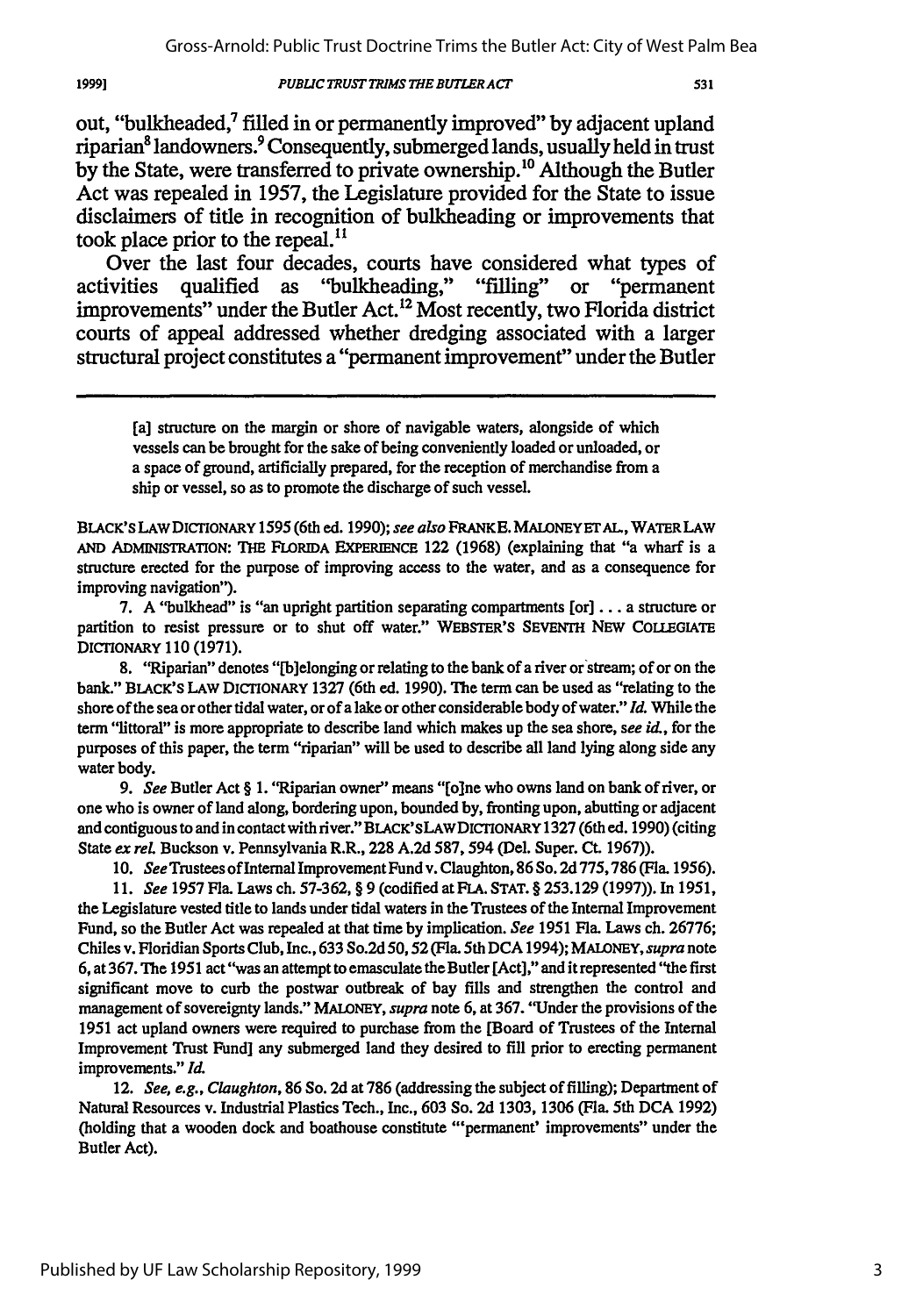*FLORIDA LAW REVIEW*

Act.<sup>13</sup> The Third District found dredging is a permanent improvement under certain circumstances and adopted a "case-by-case basis" test to determine when those circumstances exist.<sup>14</sup> The Fourth District initially followed suit.<sup>15</sup> However, in a curious turnabout, the Fourth District withdrew its previous opinion on rehearing and ruled that dredging did not constitute a "permanent improvement" under any circumstances.<sup>16</sup> The key to the Fourth District's opinion was its use of a modem version of the public trust doctrine to interpret the Butler Act.17 **In** addition, the Fourth District certified a direct conflict with the Third District's decision.<sup>18</sup>

The Florida Supreme Court has used the public trust doctrine in the past to interpret deeds and statutes.<sup>19</sup> However, these past cases did not involve a statute that was originally enacted to promote commerce and navigation, a primary focus of the public trust doctrine.<sup>20</sup> The Florida Supreme Court must now resolve a seemingly conflicted doctrine that would support private ownership of submerged lands under the Butler Act with one conception, but deny private ownership with another. $21$ 

# *A. The Public Trust Doctrine*

Lands submerged under navigable waters are held **by** the government in trust for the use and benefit of the public.<sup>22</sup> When "Florida became a state on March **3, 1845...** [it] took title to all sovereignty lands within its

14. *Key West Conch Harbor,* 683 So.2d at 146.

15. *See* City of West Palm Beach v. Board of Trustees of the Internal Improvement Trust Fund, No. 95-3813, slip op. at 2-3 (Fla. 4th **DCA** Aug. 27, 1997).

16. *See City of West Palm Beach,* 714 So. 2d at 1063.

17. *See id.* at 1063.

20. *See* DAVIDC. SLADE, ET AL., PUTTING THE PUBLIC TRUST DOCTRINE TO WORK 170 (1997).

21. The Florida Supreme Court will hear oral arguments on this case on June 9, 1999. *See supra* note **18.**

22. *See* State *ex rel.* Buford v. City of Tampa, 88 Fla. 196, 102 So. 336, 340 (1924); MALONEY, *supra* note 6, at 354.

**<sup>13.</sup>** See City of West Palm Beach v. Board of Trustees of the Internal Improvement Trust Fund, 714 So. 2d 1060 (Fla. 4th **DCA** 1998); State v. Key WestConch Harbor, Inc., 683 So. 2d 144 (Fla. 3d **DCA** 1996). If dredging constitutes a "permanent improvement," a larger amount of submerged lands will pass to private ownership under the Butler Act because dredging typically covers a larger area of submerged land than the footprint of structural improvements.

<sup>18.</sup> *See id.* at 1066. Under Florida Rule of Appellate Procedure R. 9.030(a)(2)(A)(vi), the Florida Supreme Court has discretion to review decisions of the district courts that are certified to be in direct conflict.

*<sup>19.</sup> See* State *exreL* Coastal Petroleum Co. v. American Cyananid Co., 492 So. **2d** 339,343- 44 (Fla. 1986) (holding that the Marketable Record Title Act could not operate to divest the State of trust property by implication); Ellis v. Gerbing, 56 Fla. 603,47 So. 353, 356-57 (1908) (finding that since submerged lands are held in trust for the benefit of the people, a deed could not divest the State of trust lands **by** implication).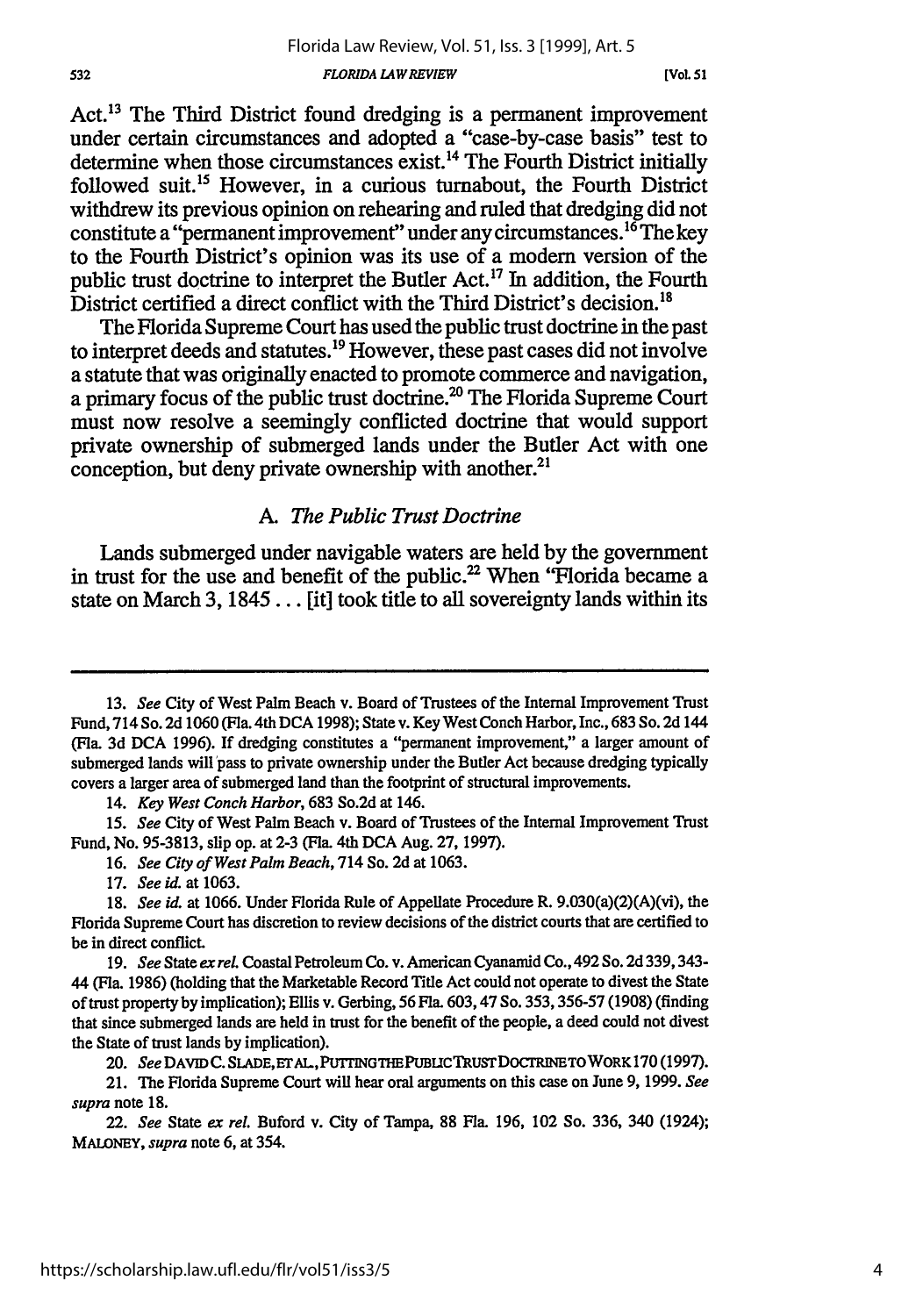1999]

jurisdiction" in accordance with the equal footing doctrine, $^{23}$  and those lands were subject to federal rights of navigation under the Commerce Clause.24

Florida's common law public trust doctrine is reflected in article X, section 11 of the Florida Constitution.<sup>25</sup> This Florida Constitutional provision allows the sale or private use of these submerged lands if the sale is not contrary to the public interest.26 Chapter **253** of the Florida Statutes gives the Board of Trustees of the Internal Improvement Trust Fund (BOTLITF) the "authority to hold sovereign land and sell it or grant private uses subject to certain standards provided within the statute. $^{327}$ 

Courts historically considered the public trust to include ensuring the rights of the public to navigate and fish in waters.28 These rights could not be impaired except for an overriding public purpose.<sup>29</sup> However, courts have more recently expanded their recognition of the public trust to include conservation and environmental values.<sup>36</sup>

26. *See FLA.* **CONST.** art. X, § 11.

27. Terry **E.** Lewis, et al., *Sovereign Lands,* in 2 **FLORIDA ENVIRONMENTALAND LAND USE** LAW 21-1, 21-5 **(2d** ed. 1994).

28. *See* Illinois Central R.R. v. Illinois, 146 U.S. 387, 452 (1892); State *ex rel. Ellis* v. Gerbing, 56 Fla. 603, 608-09,47 So. 353, 355 (1908).

29. *See Ellis,* 56 Fla. at 609,47 So. at 355.

30. *See* National Audubon Soc'y v. Superior Court of Alpine County, 658 P.2d 709, 719 (Cal. 1983) (in bank). In Marks v. Whitney, 491 P.2d 374 (Cal. 1971) (in bank), the Supreme Court of California commented:

There is a growing public recognition that one of the most important public uses of the tidelands-a use encompassed within the tidelands trust-is the preservation of those lands in their natural state, so that they may serve as ecological units for scientific study,. as open space, and as environments which provide food and habitat for birds and marine life, and which favorably affect the scenery and climate of the area.

**<sup>23.</sup>** Richard Hamann & Jeff Wade, *Ordinary High WaterLine Determination: Legal Issues,* 42 FA. L. REV. 323, 328 (1990). **The** equal footing doctrine is expressed in both common law and the language of the statute providing for Florida's admission to the union: "Be it enacted **by** the Senate and the House of Representatives of the United States of America in Congress assembled, [t]hat the State[] ... **[of]** Florida be... declared... [a state] of the United States of America, and [is] hereby admitted into the Union on equal footing with the original States, in all respects whatsoever." Act of Mar. 3, 1845, ch. 48, **§** *1,* 5 Stat. 742.

*<sup>24.</sup> See Buford,* 88 Fla. 196, 102 So. at 340; MAONEY, *supra* note 6, at 354.

<sup>25.</sup> *See* Krieterv. Chiles, *595* So. 2d 111, **111** (Fla. 3dDCA 1992); Hamann &Wade, *supra* note **23,** at 324. The Florida Constitution provides that "[tihe title to lands under navigable waters, within the boundaries of the state, which have not been alienated, including beaches below mean high water lines, is held by the state, by virtue of its sovereignty, in trust for all the people." FLA. CONST. art. X, § **11;** *see also* State v. Black River Phosphate Co., **32** Fla. **82,** 13 So. 640, 645 (1893) (stating that "[tihe control of the state for the purpose of the trust can never be lost, except as to such parcels as are used in promoting the interests of the public therein, or can be disposed of without any substantial impairment of the public interest in the lands and waters remaining").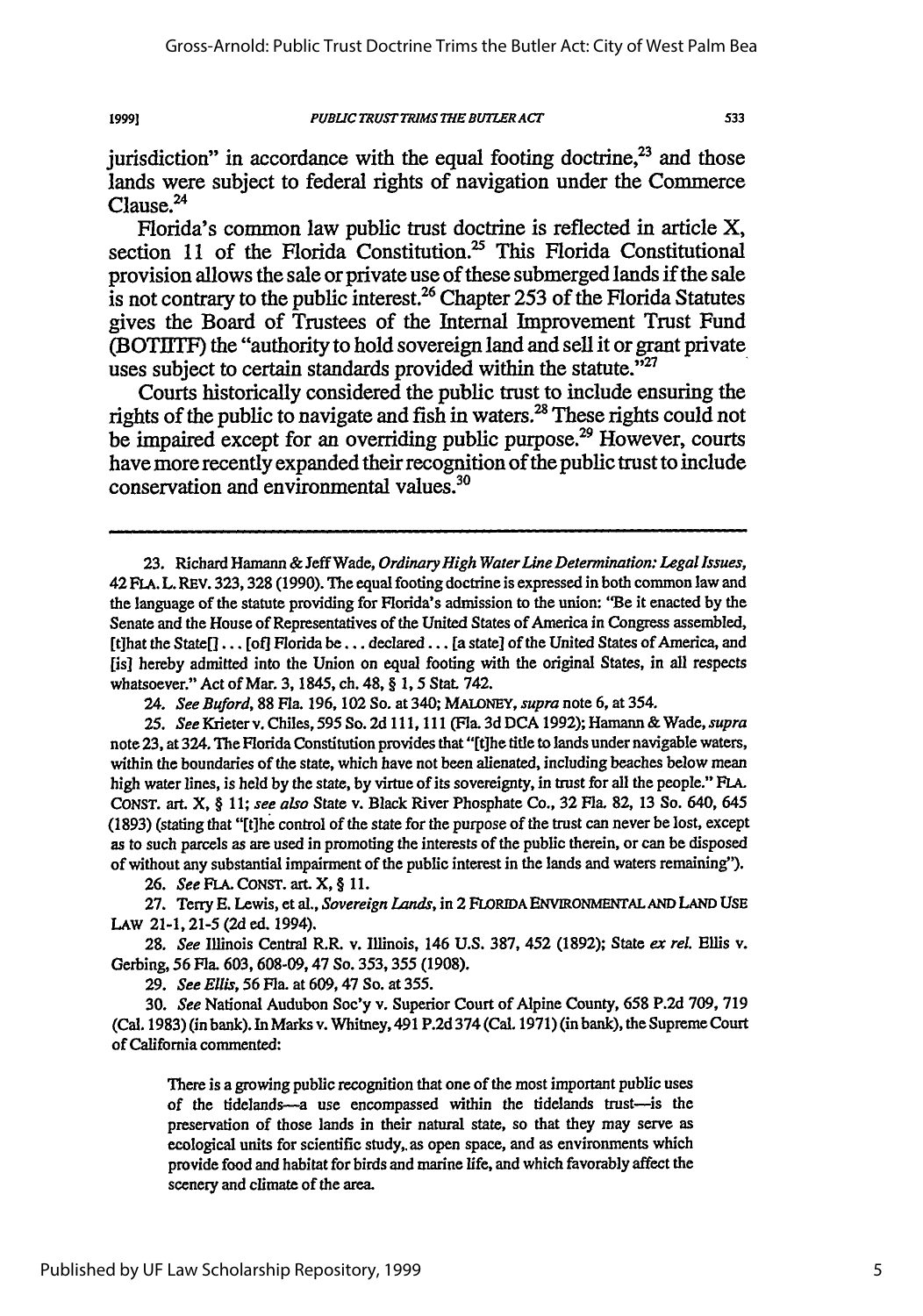*FLORIDA LAW REVIEW*

In understanding the public trust doctrine, it is important to note that the title to submerged lands is bifurcated.<sup>31</sup> The dominant title is known as the *'jus publicum.''32* This is "the bundle of trust rights of the public to fully use and enjoy trust lands and waters for commerce, navigation, fishing, bathing and other related public purposes."<sup>33</sup> The subservient title is known as the *"jus privatum*."<sup>34</sup> This portion of the title is made up of the private proprietary rights in the use and possession of submerged lands, and it is the portion of the title which the state conveys or passes to private owners by operation of statute.<sup>35</sup> The *jus publicum* is rarely terminated.<sup>36</sup> Therefore, in most cases, the state retains trust responsibilities over all submerged lands.

The leading U.S. Supreme Court case regarding the public trust doctrine is *Illinois Central Railroad v. Illinois*<sup>37</sup> In *Illinois Central*, the Ilinois Legislature enacted a statute which granted ownership and control of Chicago Harbor to a railroad company, but the statute was later repealed. $^{38}$  The issue at bar was whether the original grant of ownership and control was valid.<sup>39</sup> The Court concluded that the public trust doctrine imposes restrictions on conveyances of sovereign lands so that the transactions are voidable unless they are conveyed to facilitate a public purpose.<sup>40</sup> More specifically, the Court found that:

[T]he abdication of the general control of the State over lands under the navigable waters of an entire harbor or bay, or of a sea or lake... is not consistent with the exercise of that trust which requires the government of the state to preserve such waters for the use of the public.... The control of the state for the purposes of the trust can never be lost, except as to such parcels as are used in promoting the interests of the public therein, or can be disposed of without substantial impairment of the public interest in the lands and waters remaining.41

*Id.* at **380.**

534

**31.** *See SLADE,* supra note **18,** at **6. 32.** *Id.* **33.** *Id.* 34. *IL* **35.** *See id.* **36.** *See id. at 8.* **37.** 146 **U.S. 387 (1892). 38.** *See id.* at **452-53. 39.** *See id.* at 452. 40. *See id.* 41. *Id.*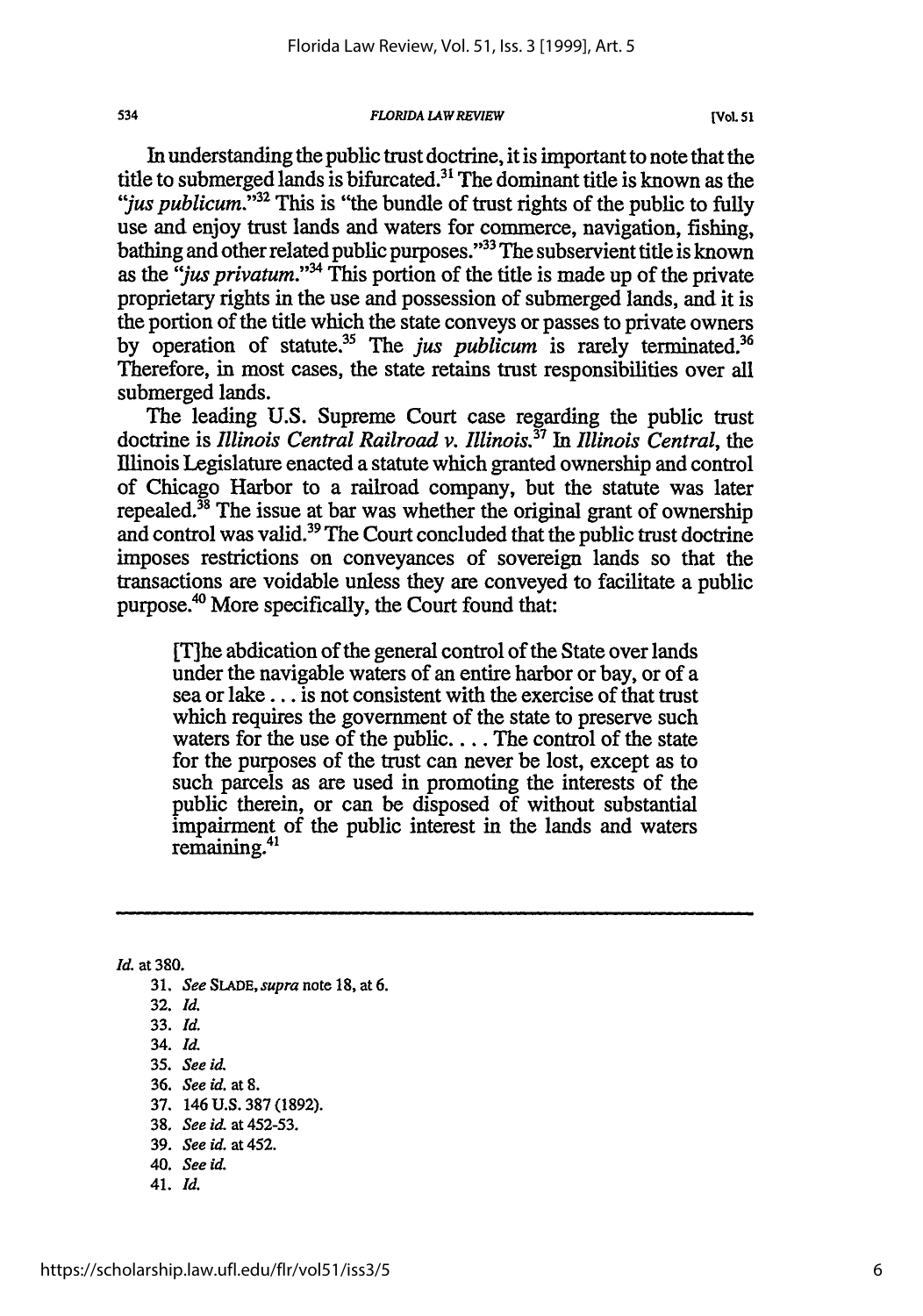Gross-Arnold: Public Trust Doctrine Trims the Butler Act: City of West Palm Bea

*PUBLIC TRUST TRIMS THE BUTLER ACT*

535

Significantly, the *Illinois Central* case dealt primarily with the right of the state to grant *actual* control of a lake harbor, and not with the state's power to alienate title to the lake bottom.<sup>42</sup> However, the case still served as the foundation for public trust caselaw in Florida.

Only one year after *Illinois Central,* the Florida Supreme Court decided its first major case dealing with the public trust doctrine in *State v. Black River Phosphate Co.43 In Black River,* a phosphate company claimed ownership to a riverbed pursuant to the Riparian Rights Act of 1856 because it had conducted phosphate mining activities in those lands.<sup>44</sup> The Florida Supreme Court found that because the statute divested the State of trust lands, courts must look to the public purpose served by the mining activities and determine if that purpose is consistent with a strict construction of the public purpose aims of the statute.45 The court's use of strict construction limited the phosphate company's ability to argue that the statute contemplated phosphate mining. The court concluded that because phosphate mining did not fulfill a public purpose consistent with the statute, the land had not vested in the phosphate mining companies.<sup>46</sup>

The Florida Supreme Court later recognized, in *State ex rel. Buford v. City of Tampa,47* that the public trust doctrine arose out of the common law and could thus be modified or refined by the legislature.

There is no provision in the Constitution of this state

43. **32** Fla. **82,** 13 So. 640, 645 (1893).

44. *See id.* at 106,13 So. at 640. The Riparian Rights Act of 1856, which was later amended by the Butler Act, vested title of submerged lands beneath navigable waters to riparian landowners. *See* 1856 Fla. Laws ch. 791, § 1.

45. *See Black River Phosphate,* 32 Fla. at **82,** 13 So. at 648.

46. *See id.* The court found that the statute had been enacted to promote navigational development along Florida's waters. *See id.* at 648-49. The court described the public trust as follows:

[Tihe navigable waters of the state and the soil beneath them.., were held, not for the purposes of sale or conversion into other values, or reduction into several or individual ownership, but for the use and enjoyment of the same by all of the people of the state for at least the purposes of navigation and fishing and other implied purposes; and the lawmaking branch of the government of the state, considered as the fiduciary or representative of the people, were, when dealing with such lands and waters, limited in their powers **by** the real nature and purposes of the tenure of the same, and must be held to have acted with a due regard for the preservation of such lands and waters to the uses for which they were held.

#### *Id.* at 648.

47. **88** Fla. 196, 102 So. 336 (1924).

19991

<sup>42.</sup> *See* **MALONEY,** *supra* note **6,** at 354-55. There also are federal cases which approve of a state's ability to transfer ownership of submerged lands to private landowners. *See id.* (citing Shively v. Bowiby, 152 **U.S.** 1, 6-7 (1894)).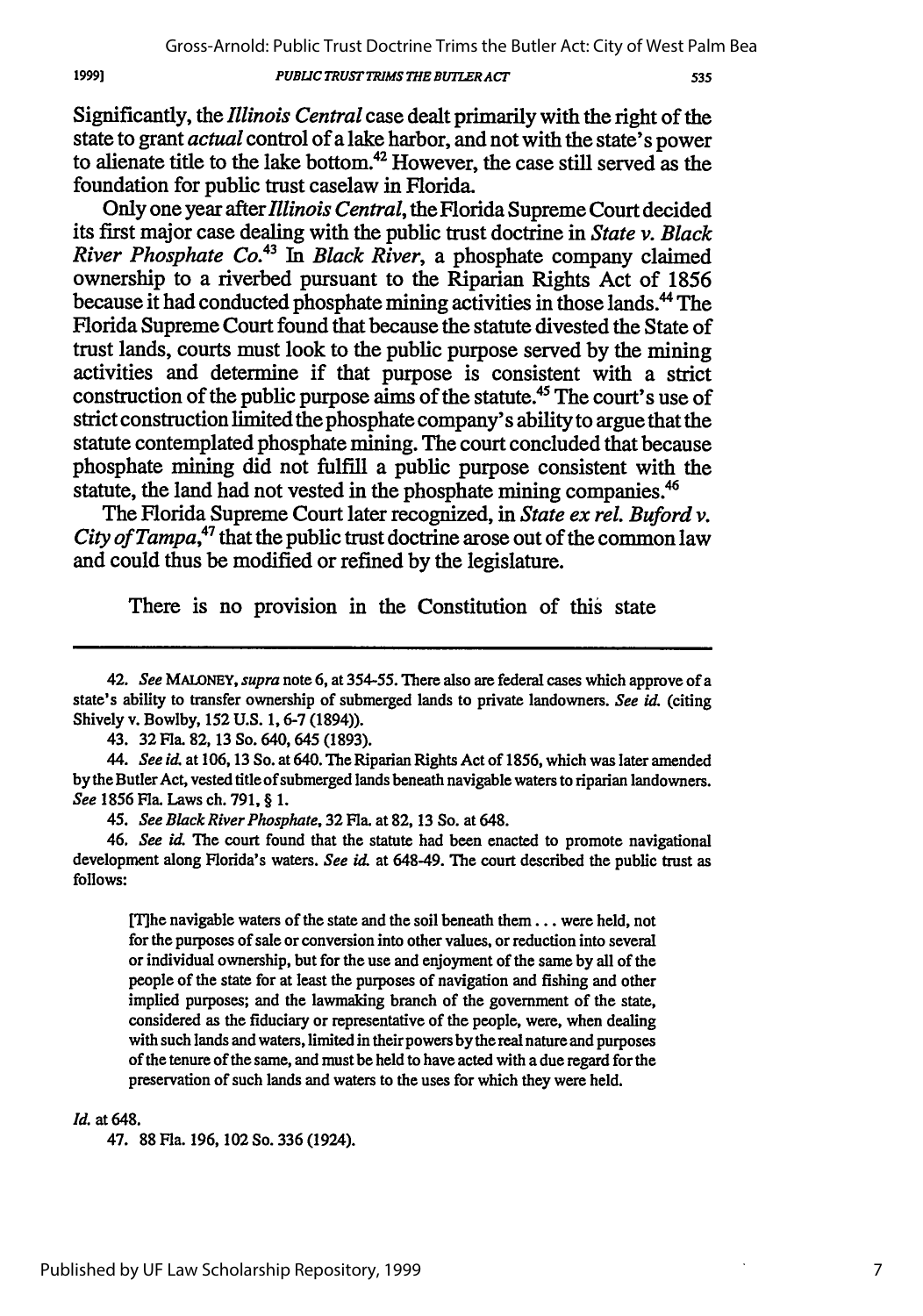expressly or impliedly forbidding the Legislature to dispose of submerged lands lying between high and low water mark, nor declaring any trust in the state in its tidewaters, nor the submerged lands that may be subject to overflow at high tide. *Whatever trust was imposed was that of the common law* which the state through its Legislature assumed, and the state accepted, with reference to such lands, when it was admitted to the Union.

That portion of the trust, in so far as it affects the right to navigation, was completely taken over by the national government under the Commerce Clause of the Constitution. *Beyond that, the control rests with the state* and the riparian  $\frac{26,0}{10}$ 

Based upon the language in the *Buford* opinion, one might conclude that a state legislature could impact the public trust through legislation. However, courts would later limit the legislature's ability to modify the public trust doctrine by strictly construing legislative enactments which provided for private ownership of sovereign submerged lands.<sup>49</sup>

### *B. History of the Butler Act*

The Butler Act reenacted the earlier Riparian Rights Act of 1856, which vested title of submerged lands beneath navigable waters to riparian landowners and provided those riparian landowners with the ability to maintain an action in trespass.<sup>50</sup> The Riparian Rights Act provided that riparian landowners could "build wharves" or "erect warehouses or other buildings" on the filled land.<sup>51</sup> However, when the Butler Act was passed in 1921, the Legislature included a provision that the submerged lands would not vest in the riparian landowner unless the riparian landowner "bulk-headed or filled in or permanently improved" the submerged land.<sup>52</sup> The Butler Act further provided that nothing in the Act should prevent a person "from boating, bathing or fishing in water covering the submerged lands of [the] State or from exercising any of the privileges... allowed by

<sup>48.</sup> *Id.* at 207, 102 So. at 340 (emphasis added); *see also* **MALONEY,** *supra* note 6, at **356;** FLA. **STAT.** § 2.01 (1997) (stating that "[tihe common and statute laws of England which are of a general and not a local nature... down to the fourth day of July, 1776, are declared to be of force in this state; provided the said statutes and common law be not inconsistent with the Constitution and laws of the United States and the acts of the Legislature of this state").

<sup>49.</sup> *See* City of West Palm Beach v. Board of Trustees of the Internal Improvement Trust Fund, No. 95-3813, slip op. at 3 (Fla. 4th **DCA** Jun. 10, 1997).

*<sup>50.</sup> See* 1856 Fla. Laws ch. 791, § 1.

<sup>51.</sup> *Id.*

**<sup>52.</sup>** 1921 Fla. Laws ch. 8537, § 1.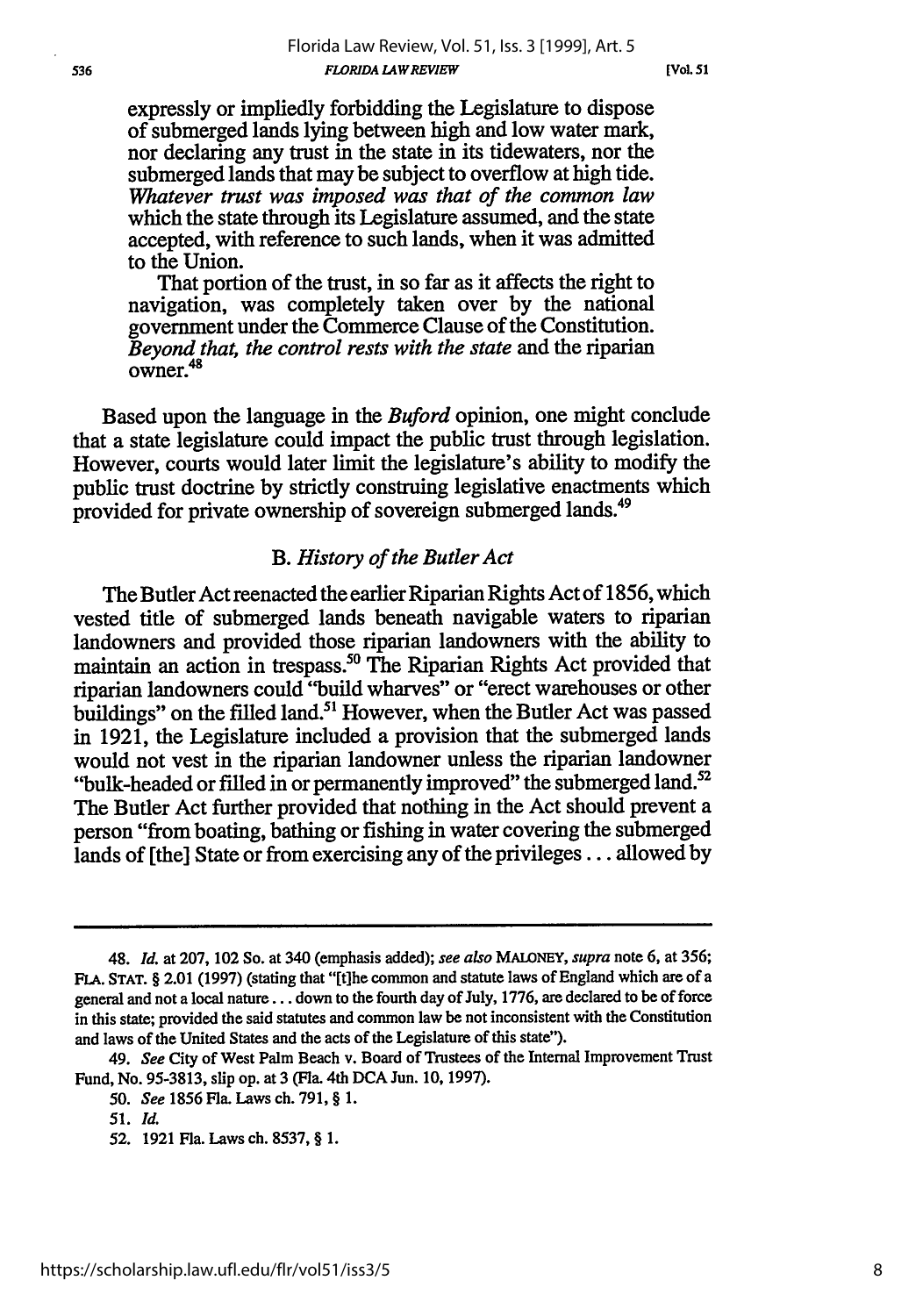19991

law as to such submerged land and water covering the same."53 In *State ex* rel Buford v. City of Tampa,<sup>54</sup> the Florida Supreme Court found that the Butler Act was a constitutional divestment of State trust lands to private owners because the divestment was consistent with the public purpose of improving commerce. $55$ 

Due to concern for the rights of the public in submerged lands, the Butler Act was repealed in  $1957$ .<sup>56</sup> However, the repealing statute provided that landowners who had previously "filled or developed" submerged lands could request the BOTIITF to issue a disclaimer indicating that rights to the submerged land had already vested in the landowner.<sup>57</sup> Therefore, even at this writing, landowners may claim ownership under the Butler Act as long as they can prove that bulkheading, filling or other permanent improvement occurred before the Act was repealed.<sup>58</sup>

# If. JuDICIAL APPLICATION OF THE PUBLIC TRUST DOCTRINE: INTERPRETING **SWAMP AND** OVERFLOWED LANDS DEEDS AND THE MARKETABLE RECORD TITLE Acr

Florida courts have used the public trust doctrine to interpret deeds as well as statutes that purportedly transferred title to submerged lands from the government to private landowners. These courts placed submerged lands in a separate category of property that the legislature must specifically devise. However, whether the public trust was recognized as protecting commerce or environmental values was not dispositive. The result was merely elevated status for sovereign submerged lands.

# *A. History of Swamp and Overflowed Lands Deeds*

Florida did not gain title to its sovereignty lands through an express grant from the Federal government.<sup>59</sup> Instead, the sovereign lands, described as lands under navigable $^{60}$  waters, passed to Florida by operation

**59.** *See* Michael L. Rosen, *Public and Private Ownership Rights in Lands Under Navigable Waters: The Governmental/Proprietary Distinction,* 34 FLA. L. REV. 561,581-82 (1982).

60. *The* thorny issue of navigability has been heavily litigated in Florida. *See generally, e.g.,* Baker v. State, 87 So. 2d 497 (Fla. 1956) (en banc) (discussing whether the waters of Cromartie *Ann-a* part of Lake lamonia-were navigable in law and fact); Broward v. Mabry, 58 Fla. 398, 402, 50 So. 826, 888 (discussing whether a Leon county lake was a navigable body of water);

<sup>53.</sup> *Id.* at **§** 8.

<sup>54. 88</sup> Fla. 196, 102 So. 336 (1924).

*<sup>55.</sup> See id.* at 207, 340.

<sup>56.</sup> *See* 1957 Fla. Laws ch. 57-362, § 9 (codified at FLA. STAT. § 253.129 (1997)); Board of Trustees of the Internal Improvement Trust Fund v. Sand Key Assoc., Ltd., 512 So. 2d 934, 938 (Fla. 1987).

**<sup>57.</sup>** *See* **FLA.** STAT. § **253.129 (1997).**

**<sup>58.</sup>** *See* **FLA.** ADnIN. CODE ANN. R.18-21.019 **(1998).**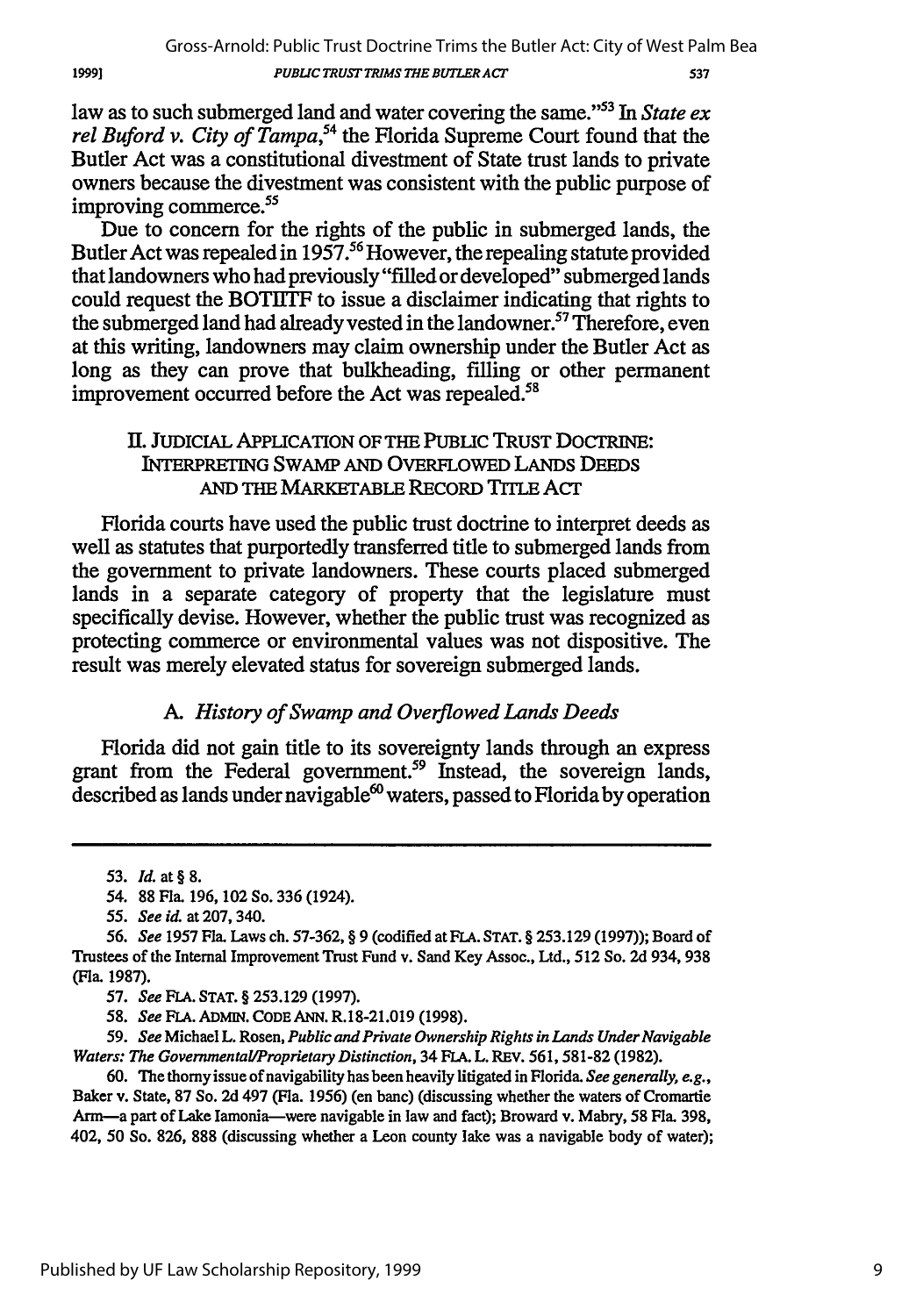#### *FLORIDA LAWREVIEW*

**[VOL 51**

of law when it became a state.<sup>61</sup> Therefore, there was no official designation of which lands were sovereign submerged lands.<sup>62</sup> "This uncertainty was complicated **by** the subsequent federal grant to the state in 1850 of swamp and overflowed lands.<sup>63</sup> Swamp and overflowed lands included the beds of non-navigable waterbodies as well as uplands which bordered on the navigable rivers, lakes and tidal waters."<sup>64</sup> The status of the submerged lands adjacent to the uplands was ambiguous. It was not clear which lands were sovereign lands, which the State owned as a result of its entry to the Union in 1845, and which lands were swamp and overflowed lands, granted to the State in **1850.**

Approximately "two-thirds of the land area of Florida was ultimately transferred to the State pursuant to the **1850** Federal Swamp and Overflowed Lands Act."5 **The** Florida Legislature delegated responsibility for the swamp and overflowed lands to the BOTIITF.<sup>66</sup> To encourage growth and generate revenue, the BOTITF began to sell the swamp and

61. *See* Rosen, *supra* note 59, at 581.

*62. See id.* (citing United States v. 2,899.17 Acres of Land, 269 F. Supp. 903,907-08 (M.D. Fla. 1967)).

63. *Id.* at n. 582,140 (citing Act of Sept. 28,1850, ch. 84,9 Stat. 519 (codified at43 U.S.C. §§ 981-994) (1976)).

64. *Id.* The Florida Supreme Court, in State *ex rel.* Ellis v. Gerbing, 56 Fla. 603,47 So. 353 (1908), defined swamp and overflowed lands as follows:

Within the meaning of this act of Congress, swamp lands, as distinguished from overflowed lands, are such as require drainage to dispose of needless water or moisture on or in the lands, in order to make them fit for successful and useful cultivation. Overflowed lands are those that are covered by non-navigable waters, or are subject to such periodical or frequent overflows of water, salt or fresh (not including lands between high and low water marks of navigable streams or bodies of water nor lands covered and uncovered by the ordinary daily ebb and flow of

normal tides of navigable waters), as to require drainage or levees or embankments to keep out the water and thereby render the lands suitable for successful cultivation.

*Id.* at 615-16, 47 So. at 357.

**65.** Joseph W. Jacobs & Alan B. Fields, *Sovereignty Lands in Florida: Lost in a Swamp of Ambiguity,* 38 FLA. L. REV. 347, 353 (1986).

66. *See id.* at 354-55 (citing FLA. STAT. §§ 253.001-.83 (1985)). The BOTIITF is made up of the Governor and Cabinet. *See id.* at 355.

Board of Trustees of the Internal Improvement Trust Fund v. Florida Pub. Utils. Co., 599 So. 2d 1356, 1357 (Fla. 1st **DCA** 1992) (discussing whether a body of water not meandered in a federal survey will still be considered navigable). Essentially, navigability is a question of fact based on whether the water, in its ordinary and natural condition, as of the time Florida became a state, is of sufficient size and permanence to be useful as a highway for public commercial transportation. *See* Rosen, *supra* note 59, at 584. If a water body is found navigable, the state holds the submerged lands under those waters pursuant to the public trust, up to the ordinary high water line in non-tidal waters and up to the mean high water line for tidal waters. *See id.*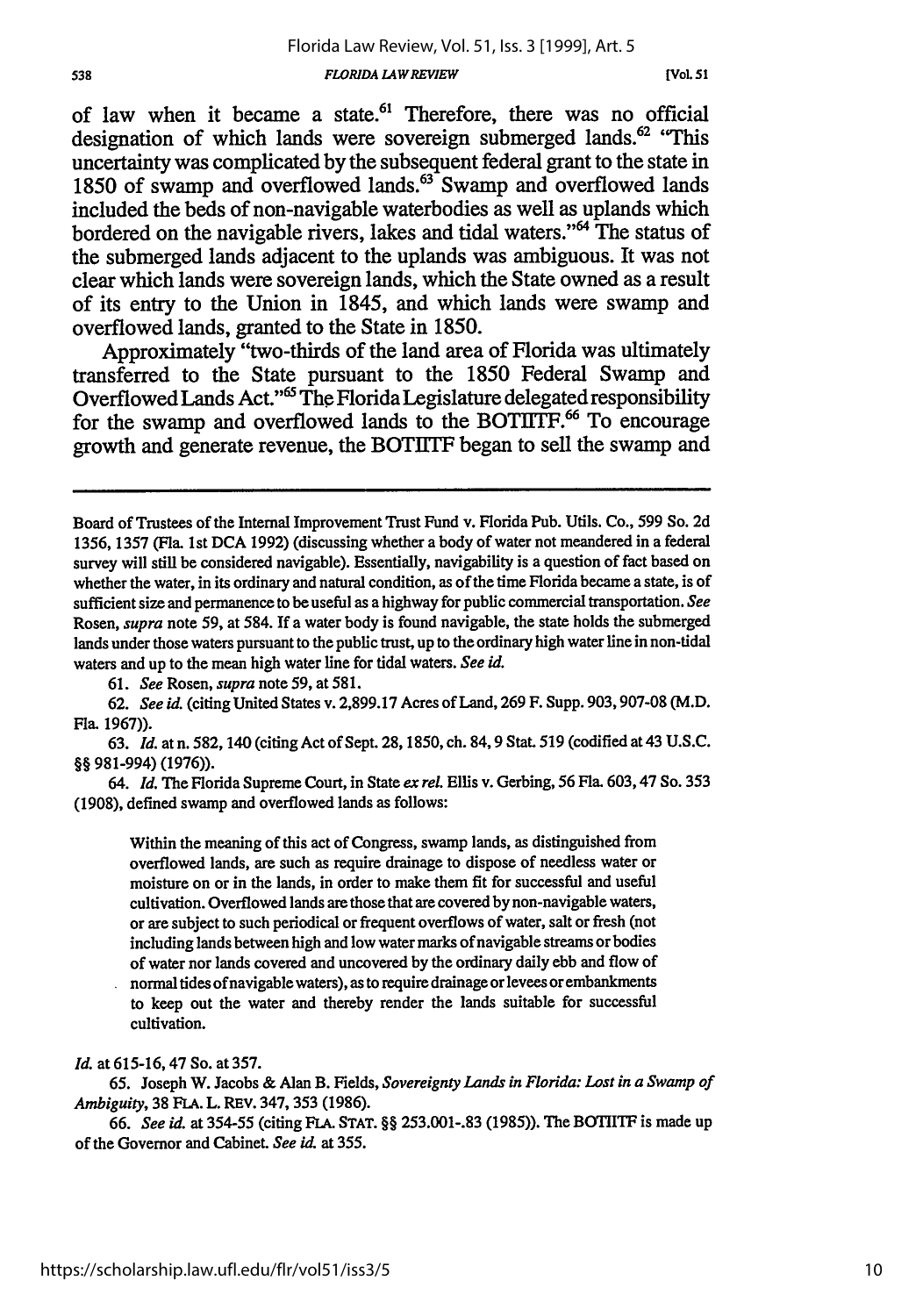#### *PUBLIC TRUST TRIMS THEBUTLER ACT*

overflowed lands.67 However, due to surveying discrepancies between the State, and federal government, some of the deeds issued by the BOTIITF did not reference whether the conveyances transferred submerged lands under navigable or non-navigable waters, or whether the conveyances contained exceptions stating that sovereign lands had not been transferred. 68 The significance of this was that if the transfer included submerged lands under navigable waters, the lands would be sovereign and subject to the public trust.

Courts ultimately had to interpret the BOTIITF deeds.<sup>69</sup> For example, in *State ex rel. Ellis v. Gerbing*,<sup>70</sup> the Florida Supreme Court addressed whether a BOTIITF deed for swamp and overflowed lands to a private landowner conveyed sovereign submerged lands because it did not expressly except the sovereign submerged lands.<sup>71</sup> The court recognized that the State took title to all sovereign submerged lands in Florida when it became a state in 1845, and that these lands were not the same lands transferred pursuant to the Swamp and Overflowed Lands Act of 1850.72 The court further noted that the sovereign submerged lands are held by the State pursuant to the public trust doctrine.<sup>73</sup> The court reasoned that because the lands are held in trust for the benefit of the people, they could not be divested by implication.<sup>74</sup> Therefore, the deed from the BOTIITF which purported to grant swamp and overflowed lands, but did not expressly except sovereign submerged lands, did not convey any sovereign submerged lands because the lands had not been specifically described.<sup>75</sup>

The court in *Ellis* thus used the public trust doctrine to interpret a deed. Even though the deed did not expressly except sovereign lands, the court afforded additional protection to the lands because of their trust status. In addition to deeds, courts would later use the public trust doctrine to interpret statutes that had been used to divest the state of trust lands.

### *B. Marketable Record Title Act*

The Florida Legislature enacted the Marketable Record Title Act  $(MRTA)<sup>76</sup>$  for the express purpose of "simplifying and facilitating land title

- 72. *See id.* at 614-15,47 So. at 357.
- 73. *See id.* at 612,47 So. at 356.
- 74. *See id.* at 612-14,47 So. at 356-57.
- 75. *See id.*
- 76. *See* **FLA.** STAT. §§ **712.01-.10** (1997).

<sup>67.</sup> *See* id.

<sup>68.</sup> *See id.* at 356-57.

<sup>69.</sup> *See id.* at **357.**

<sup>70. 56</sup> Fla. 603,47 So. 353 (1908).

<sup>71.</sup> *See id.* at 606,47 So. at 354.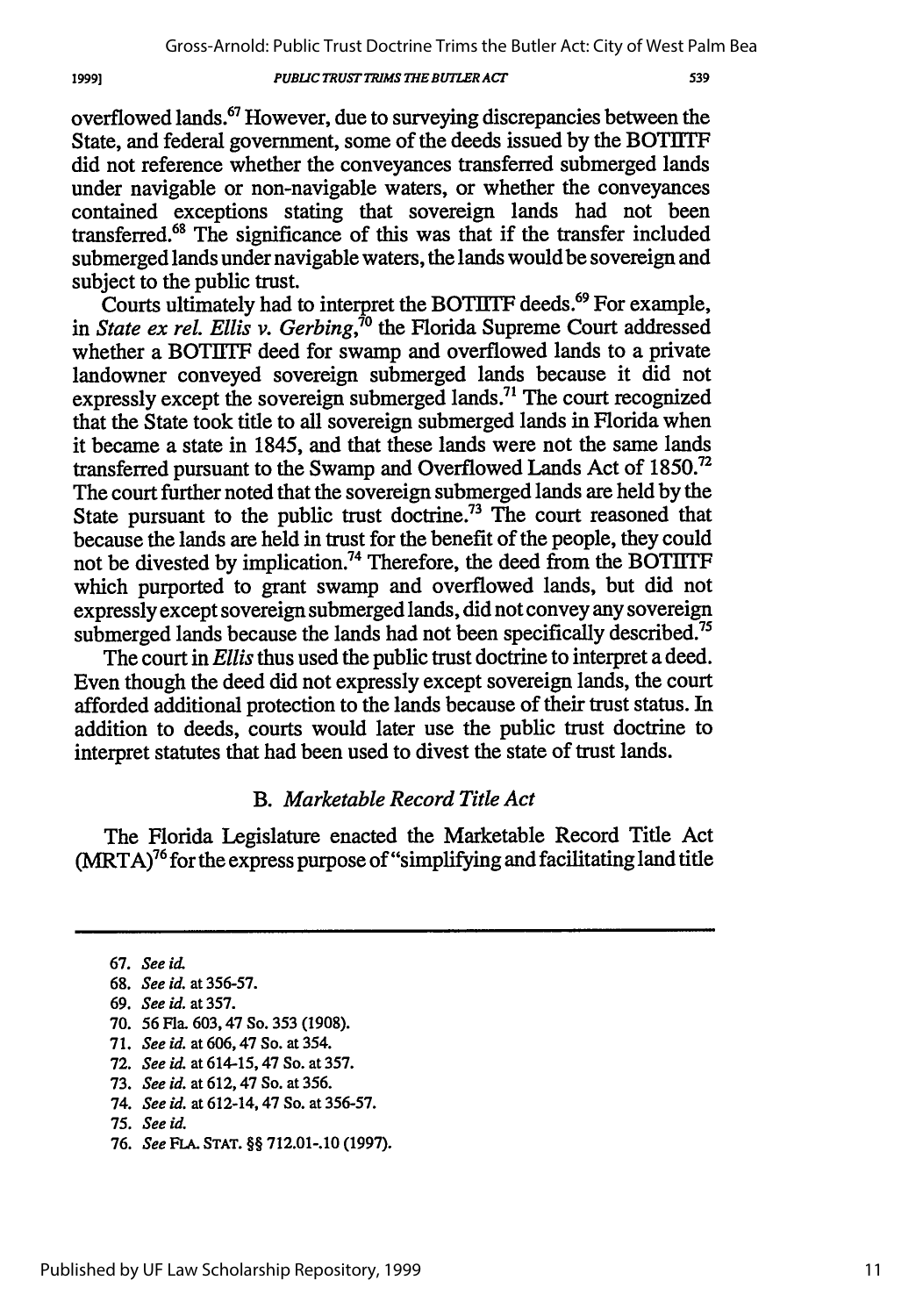#### *FLORIDA LAWREVIEW*

**[Vol. 51**

transactions by allowing persons to rely on a record title."<sup>77</sup> Prior to MRTA, title examiners had to review decades of title records to ensure that a landowner had proper legal title. MRTA shortened this review period to thirty years.78 Under MRTA, a landowner must show: (1) the owner has the legal capacity to own land; (2) a title transaction purporting to create or transfer the estate claimed; and **(3)** the title transaction apparently vesting the claimed interest in the owner appeared of record for thirty years.<sup>79</sup> If an owner can show each of these elements, all title transactions, acts, and claims predating the thirty year period are declared "null and void,"<sup>80</sup> and the owner is declared to have a marketable record title. $81$ 

The MRTA was subject to several exceptions for certain lands; however, actions filed prior to October 1, 1986 involving sovereign lands were not excepted.<sup>82</sup> Consequently, several lawsuits ensued over whether the State could be divested of trust property by operation of the MRTA based upon land deals which took place before October 1, 1996.<sup>83</sup>

Public trust concepts were evident in the Florida Supreme Court's decision in *Coastal Petroleum Co. v. American Cyanamid Co.84* In *Coastal,* the Florida Supreme Court addressed three questions certified as having great public importance. The two questions of relevance to this Casenote were: "(I) Do the.., swamp and overflowed lands deeds issued by the trustees include sovereignty lands below the ordinary high water mark of navigable rivers? [and]  $\ldots$  (III) Does the marketable record title act... operate to divest the trustees of title to sovereignty lands...?"<sup>85</sup>

The *Coastal* court's approach to the swamp and overflowed lands deeds was straightforward. The federal government had no authority to convey Florida's sovereign submerged lands when it enacted the Swamp and Overflowed Lands Act in 1850. Therefore, no sovereign lands were conveyed by the Act, and any subsequent deeds for swamp and overflowed lands did not include sovereign submerged lands.<sup>86</sup>

With regard to the MRTA question, the court first noted that sovereign submerged lands are held in trust for the people, so they cannot be divested

- 81. *See* FLA. **STAT.** § 712.02 (1997).
- 82. *See FLA.* **STAT.** § 712.03 (1997).

83. *See* Coastal Petroleum Co. v. American Cyanamid Co., 492 So. 2d 339,341 (Fla. 1986); Odom v. Deltona Corp., 341 So. 2d 977,985-86 (Fla. 1976); Sawyer v. Modrall, 286 So. 2d 610, 612-13 (Fla. 4th **DCA** 1973).

84. *See Coastal,* 492 So. 2d at 339.

- **85.** *Id.* at 341.
- 86. *See id.* at 341-42.

<sup>77. 1963</sup> Fla. Laws ch. 63-133, § 10.

<sup>78.</sup> *See* **FLA. STAT.** § 712.01 (1997).

<sup>79.</sup> *See* **FLA. STAT.** § 712.02 (1997).

<sup>80.</sup> FLA. **STAT.** § 712.04 (1997).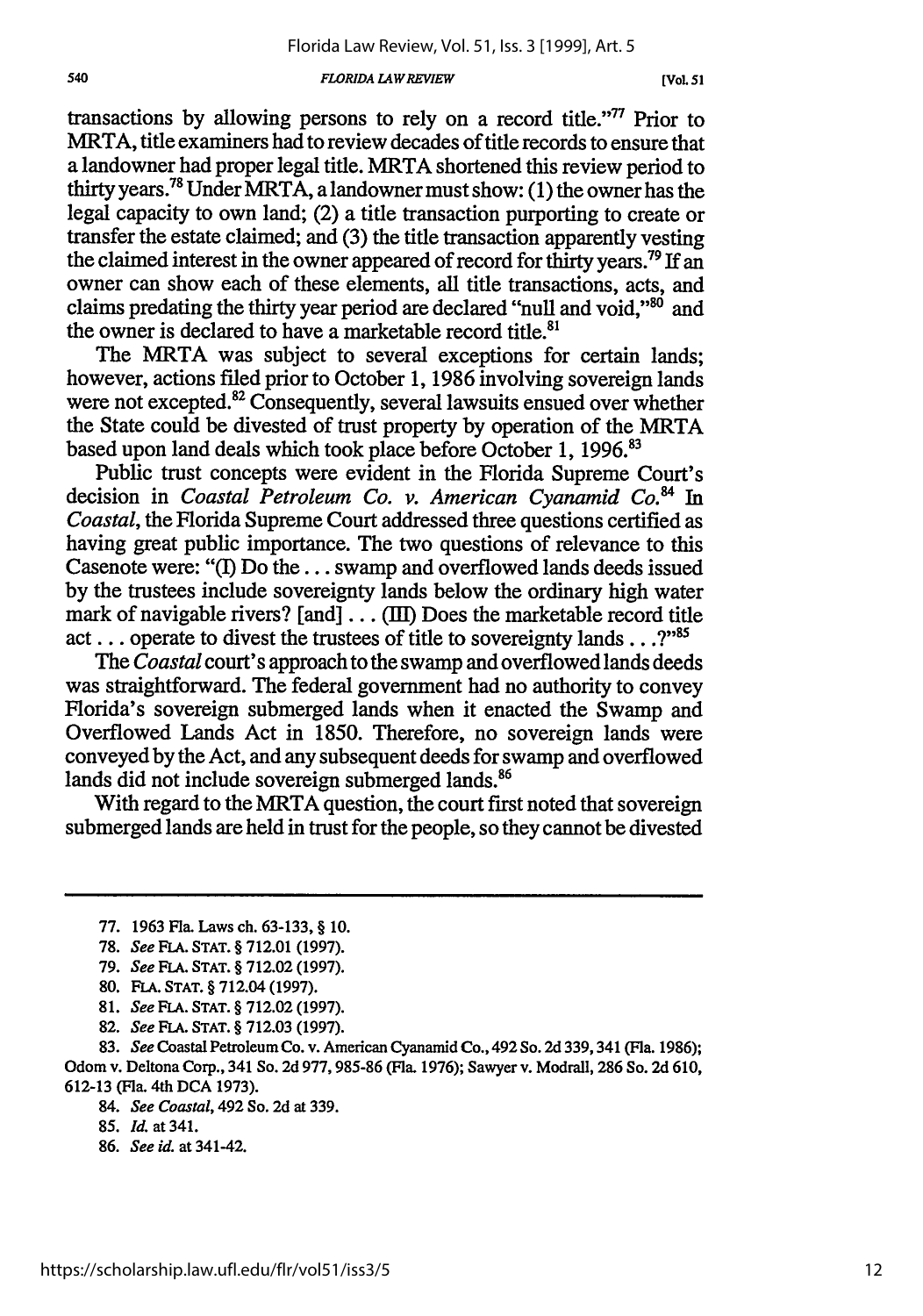*PUBLIC TRUST TRIMS THE BUTLER ACT*

by implication.<sup>87</sup> Second, the court observed that MRTA did not make a specific reference to sovereign submerged lands, as it was first passed in 1963. Therefore, the court concluded that the "legislature did not intend to make MRTA applicable to sovereignty [submerged] lands."<sup>88</sup>

The *Coastal* court interpreted swamp and overflowed lands deeds and the MRTA under the rubric of the public trust doctrine. Yet, the court's decisions did not turn on whether the public trust doctrine of the time recognized navigational or environmental values. The public trust doctrine served to elevate sovereign submerged lands into a special category. However, a later court would apply the modem, conservation-focused public trust doctrine and yield an outcome which was arguably far different from the Legislature's original intent.

## **1iH.** JNTERPRETATION **OFTHE** RIPARIAN RIGHTS Acr **AND THE** BUTLER Acr

The public trust doctrine also has played a role in courts' various interpretations of the Riparian Rights and Butler Acts. While earlier courts utilized a version of the public trust doctrine which focused on commerce, later courts envisioned a conservation-focused public trust. Even though the latter interpretation of the public trust may be consistent with a modem concept of the government's role to protect the environment, it may be unfair to use a conservation-based public trust standard to interpret statutes which were enacted when the public trust focused more on commerce.

# *A. Impact of the Public Trust Doctrine on the Meaning of "Permanent Improvement"*

The phrase "permanent improvement" in the Butler Act has been a primary source of recent litigation.<sup>89</sup> While part of the controversy stems from disagreement over whether the Butler Act should be strictly construed, $\overline{50}$  a review of the cases indicates that the courts still look to the intent of the statute.

The Florida Supreme Court addressed the strict construction issue in

**<sup>87.</sup>** *See id.* at 343.

<sup>88.</sup> *Id.* at 344.

<sup>89.</sup> *See, e.g.,* City of West Palm Beach v. Board of Trustees of the Internal Improvement Trust Fund, No. 95-3813, slip. op. at 1 (Fla. 4th **DCA** Aug. 27, 1997); State v. Key West Conch Harbor, Inc., 683 So. **2d** 144 (Fla. 3d DCA 1996).

<sup>90.</sup> *Compare City ofWest Palm Beach,* No. *95-3813,* slip. op. at 3 (applying "case-by-case'" type test to Butler Act), *with* City of West Palm Beach v. Board of Trustees of the Internal Improvement Trust Fund, 714 So. 2d 1060, 1063 (Fla. 4th DCA 1998) (ruling that pursuant to the Public Trust Doctrine, the Butler Act should be strictly construed because **it** divests the state of trust property).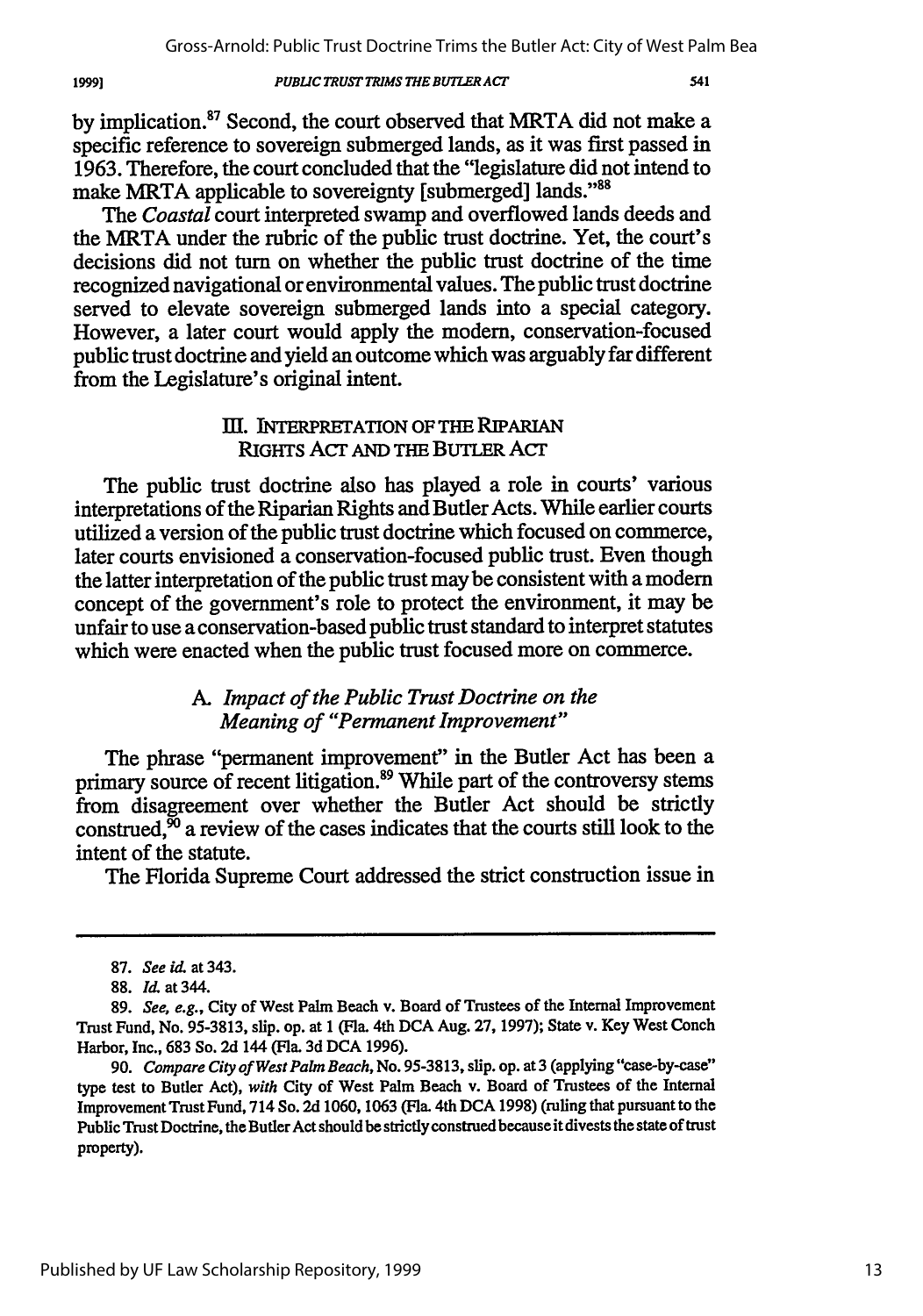*FLORIDA LAWREVIEW*

*State v. Black River Phosphate Co.91 In Black River,* a phosphate company claimed the right to mine submerged lands adjacent to its upland landholdings, pursuant to the Riparian Rights Act of 1856.<sup>92</sup> The court initially stated that because submerged lands are held in trust for the people by the State, any grant of those lands must be "strictly construed, or be taken most beneficially in favor of the state or public, and against the grantee."<sup>93</sup> The court further stated that any grant of land must be indicated "by express words or necessary implication."<sup>94</sup>

Explaining that the intent of the grant is ascertained from the circumstances, the court reviewed the purpose of the Riparian Rights Act. <sup>95</sup> The court determined that the Riparian Rights Act had the "distinct public purpose of connecting the shore and banks of bays, harbors, and streams with the channel of navigable waters."<sup>96</sup> Since mining the submerged lands would not enhance the public purpose of the Act, the court concluded that mining was not intended as an activity authorized by the Act. $\frac{97}{2}$  Therefore, the court ruled against the mining company.<sup>98</sup>

The Florida Supreme Court also addressed the issue of strict construction of the Butler Act in *Trustees of the Internal Improvement Fund v. Claughton.*<sup>99</sup> In *Claughton*, the owner of an island, which was created over the years by filing submerged lands, claimed he could bulkhead lands adjacent to the island and vest title under the Butler Act.<sup>100</sup> A smaller portion of the island had originally been granted to a former owner by the State, and subsequent landowners later enlarged the island by dredging fill from adjacent submerged lands.<sup>101</sup> The court explained that any grant in derogation of land held in public trust must be "strictly construed in favor of the sovereign."<sup>102</sup> The court stated it could not

ascribe to the Legislature, in the passage of either the Riparian Act of 1856 or the Butler Bill, the intention of authorizing one acquiring title to sovereignty lands from the Trustees to fill such lands beyond the boundaries conveyed without first

- **91. 32** Fla. **82, 106-07, 13 So.** 640, **648 (1893). 92.** *See L* at **83, 13 So.** at 640.
- **93.** *Id.* at **107, 13 So.** at 648.
- 94. *Id.*
- **95.** *See id.*
- **96.** *IL*
- **97.** *See id.* at **113, 13 So.** at **650.**
- **98.** *See id.* at **129, 13 So.** at **655.**
- **99. 86 So. 2d 775, 782** (Fla. **1956).**
- **100.** *See id.*
- **101.** *See id.* at **786.**
- 102. *Id.*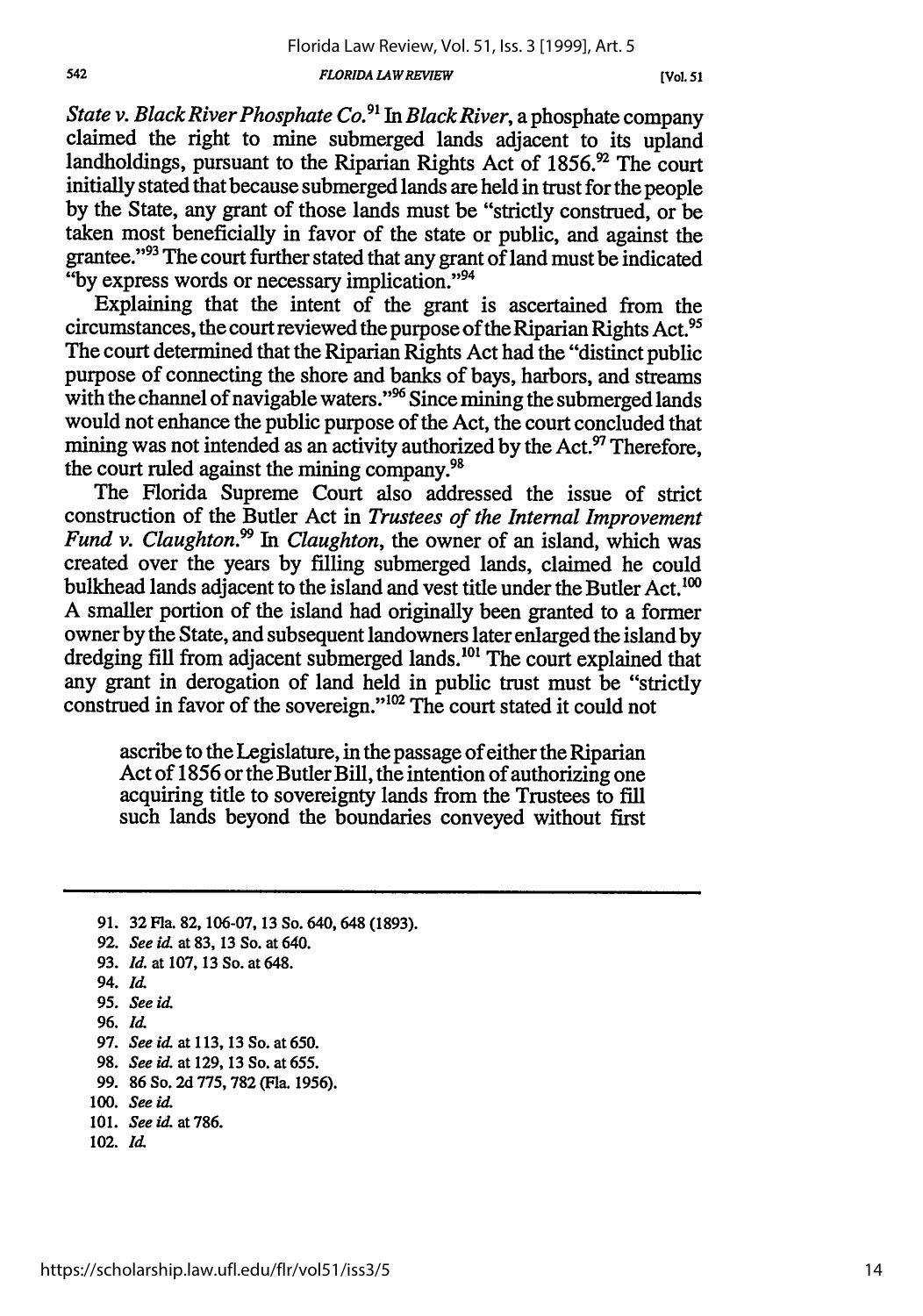19991

#### *PUBLIC TRUST TRIMS THE BUTLER ACT*

543

acquiring the title to such additional lands created by such fill.103

Therefore, the court found that the owner of the island did not have the ability to acquire further title to lands surrounding the island by bulkheading.<sup>104</sup>

Based upon the foregoing cases, it is clear that grants in derogation of the public trust must be strictly construed in favor of the State. However, it is not clear whether strict construction requires express language. For example, the court in *Black River* looked to the intent of the statute to determine whether mining was authorized in submerged lands.<sup>105</sup> Similarly, the court in *Claughton* looked beyond the language of the Butler Act to reach its decision.<sup>106</sup> Therefore, strict construction of the Butler Act can be achieved either through express terms or examining whether an interpretation is consistent with the intent of the statute. Moreover, since the intent of the Butler Act was to improve commerce by improving access to navigable waters, activities which improve access may vest title even if those activities are not expressly referenced in the Butler Act.

### *B. Dredging as a Permanent Improvement*

Dredged lands were first implicated as permanent improvements under the Butler Act by Florida's First District Court of Appeal.<sup>107</sup> In *Jacksonville Shipyards,* the court addressed the Department of Natural Resource's (DNR's) denial of an application for a disclaimer because the lands had not been filled.<sup>108</sup> The upland riparian landowner applied for the disclaimer based on what the court described as "certain structural additions" to submerged lands in the St. Johns River "including piers, docks, wharves, dry docks, railroad trestles, and dredging."<sup>109</sup> However, the DNR denied the landowner's request for a disclaimer, alleging that submerged lands had to be filled in order to vest title under the Butler Act.<sup>110</sup> The court concluded that title could vest under the Butler Act by filling in as well as by making permanent improvements, such as those

**110.** *Seeid.at391.*

<sup>103.</sup> *Id.*

*<sup>104.</sup> Seei.*

**<sup>105.</sup>** *See Black River,* **32 Fla.** at **106-07, 13** So. at 648.

*<sup>106.</sup> See Claughton,* **86** So.2d at 786.

**<sup>107.</sup>** *See* Jacksonville Shipyards, Inc. v. Department ofNatural Resources, 466 So. **2d 389,390** (Fla. 5th DCA 1985).

**<sup>108.</sup>** *See* **id.** at **391.** DNR's rule, promulgated pursuant to section **253.129,** Florida Statutes, provided that filling was the only means to vest title under the Butler Act. *See id.* at n.7 (citing **FLA.** ADMIN. **CODE** § **16Q-21.14 (1983)).**

*<sup>109.</sup> Id.* at **390.** The court also listed periodic dredging of open waters as one of the "improvements" made before the Butler Act was repealed **by** implication **in 1951.** *See id.* **at 390 n.3.**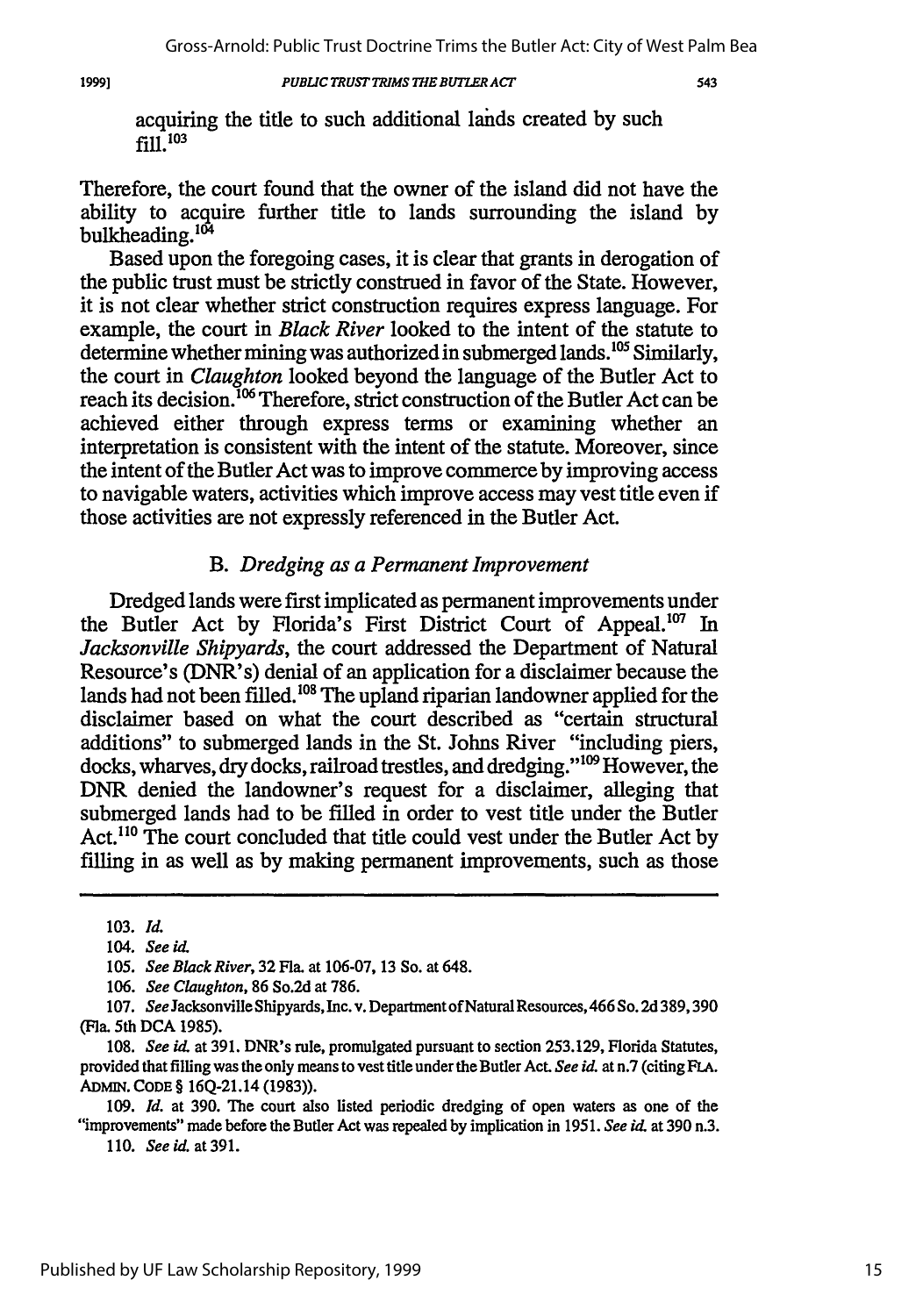#### *FLORIDA LAWREVIEW*

made to the submerged lands at issue in the case.<sup>111</sup> Therefore, the court found the DNR's rule invalid for being in conflict with section 253.129, Florida Statutes.<sup>112</sup> Moreover, the court remanded the case so that the landowner could be issued a disclaimer to all the submerged lands at issue, including those which had been dredged.<sup>113</sup>

*Jacksonville Shipyards* has been cited as support for the proposition that submerged lands, dredged as part of an overall project, become the property of the upland riparian landowner pursuant to the Butler Act.<sup>114</sup> Instead of finding that the landowner had title to the lands only directly under the structural improvements in the shipyard, the Fifth District Court of Appeal ruled that title vested in the entire extent of the submerged lands of the shipyard.<sup>115</sup> Thus, the court included the dredged lands by implication. However, some parties argue that the inclusion of dredged lands as part of the vested lands was not even at issue in the case.<sup>116</sup> Citing *City of Miami Beach v. Traina,117* they argue *Jacksonville Shipyards* does not speak to dredged lands because the dredged land issue was not properly presented.<sup>118</sup> Even though dredging was not at issue in *Jacksonville Shipyards,* the court did address whether improvements made *throughout the shipyard* were permanent improvements pursuant to the Butler Act.<sup>119</sup> Thus, the ruling in *Jacksonville Shipyards* should apply to whether dredging is a permanent improvement when associated with a larger improvement project.

**111.** *See id.*

113. *See Jacksonville Shipyards,* 466 So. **2d** at 393.

115. *See Jacksonville Shipyards,* 466 So. 2d at 393.

116. *See* Appeilees' AnswerBrief at 14, *City of West Palm Beach* (No. 95-3813); *City of West Palm Beach* 714 So. 2d at 1065.

117. 73 So. 2d 860 (Fla. 1954). In *Traina,* the Florida Supreme Court explained that it would not hold a lower court in error for not considering certain statutes in its determination when the statutes were not presented to the court during trial. *See id.* at 861.

118. *See* Appellees' Answer Brief at 14, *City ofWest Palm Beach* (No. 95-3813); *City of West Palm Beach,* 714 So. 2d at 1065.

119. *See Jacksonville Shipyards,* 466 So. 2d at 391.

<sup>112.</sup> *See id.* Interestingly, the BOTIITF rules currently only provide for an application for disclaimer to confirm title to former sovereign *lands filled* prior to May 29, 1951. *See FLA.* ADMIN. CODE ANN. R.18-21.019(1) (1998).

<sup>114.</sup> *See* State v. Key West Conch Harbor, Inc., 683 So. 2d 144, 145 (Fla. 3d **DCA** 1996); Appellant's Initial Brief at 16, City of West Palm Beach v. Board of Trustees of the Internal Improvement Trust Fund, 714 So. 2d 1060 (Fla. 4th DCA 1996) (No. 95-3813); City of West Palm Beach v. Board of Trustees of the Internal Improvement Trust Fund, No. 95-383, slip. op. at 3 (Fla. 4th **DCA** Aug. **27,** 1997).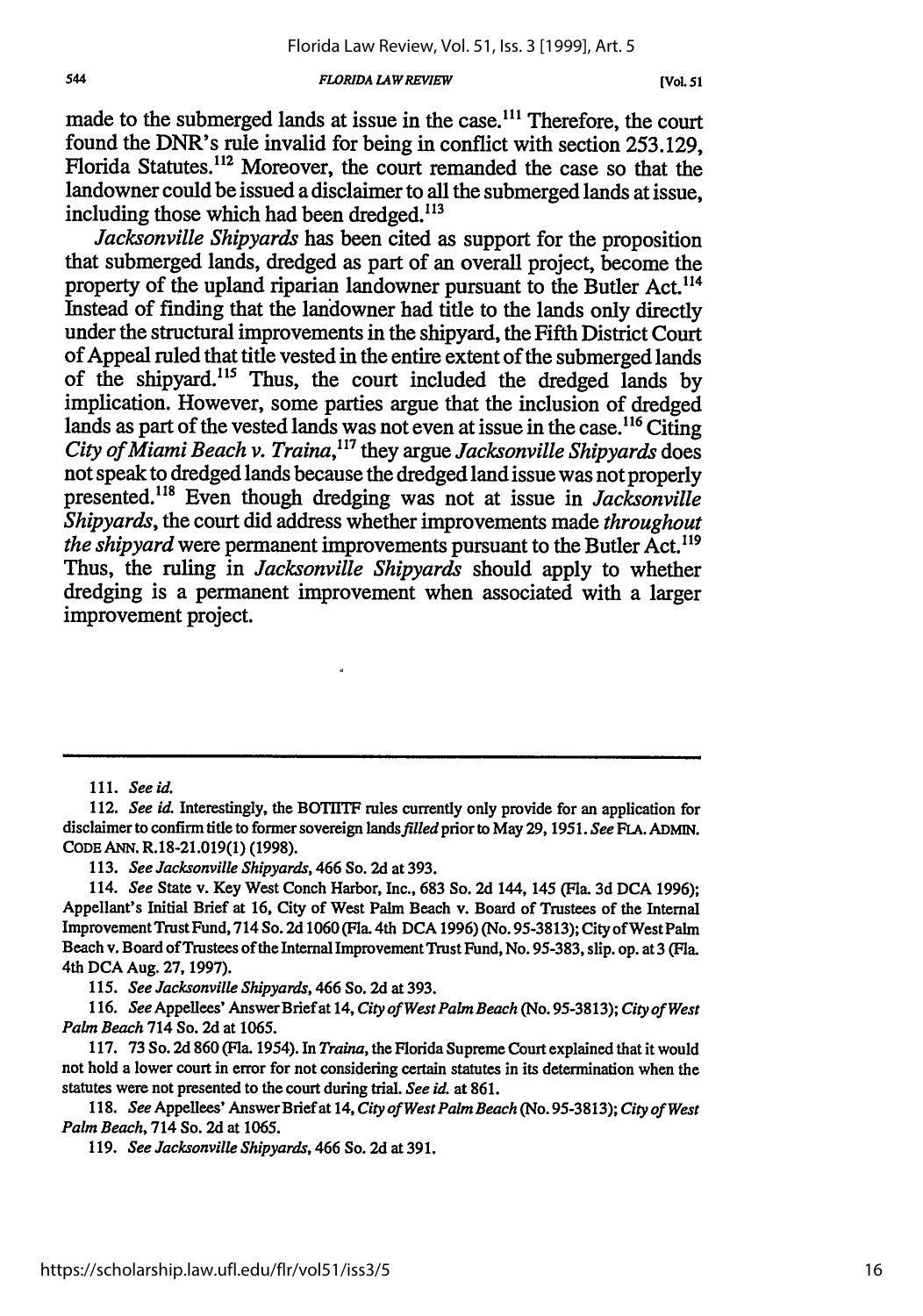*PUBLC TRUST TRIMS THE BUTLER ACT*

545

# C. Key West Conch Harbor. *Dredging Vests Title Under the Butler Act*

Eleven years after *Jacksonville Shipyards,* Florida's Third District Court of Appeal addressed the dredged land issue.<sup>120</sup> In *Key West Conch Harbor,* the court examined whether dredging in connection with construction of moorings and a dock constituted sufficient "permanent improvements" to vest title pursuant to the Butler Act.<sup>121</sup>

The BOTIITF argued that the Butler Act only applies to specific improvements such as wharves and filling.<sup>122</sup> Further, BOTIITF contended that the Butler Act should be strictly construed because the statute divests the State of sovereign lands held in trust for the people of Florida.<sup>123</sup> Therefore, "[a] broader interpretation of Butler Act 'improvements' to include merely dredging in open waters would result in such extensive conveyance of sovereignty lands that the Act would violate the public trust.' 124

However, the Third District Court of Appeal disagreed with the BOTIITF.<sup>125</sup> The court reasoned that since other courts have considered docks and piers sufficient permanent improvements pursuant to the Butler Act in the past,  $^{126}$  the dredging necessary to access those docks must also be considered a permanent improvement.127 Therefore, the court concluded that without the dredging, the dock or pier would be useless to the landowner.<sup>128</sup> The court implied that a useless dock would not fulfill the purpose of the Butler Act which was to encourage commerce, so the Legislature must have intended to include dredged lands within the meaning of "permanent improvements."<sup>129</sup>

Additionally, the court cited *Jacksonville Shipyards* as an example of

122. *See* Appellant's Initial Brief at 4, *Key West Conch Harbor, Inc.* (No. 95-1275).

127. *See id.*

129. *See id.*

<sup>120.</sup> *See* State v. Key West Conch Harbor, Inc., 683 So. 2d 144,145-46 (Fla. 3d DCA 1996).

<sup>121.</sup> *See id* at 145. In this case, the plaintiff, Key West Conch Harbor, Inc., sought to quiet title to submerged lands, also known as "Key West Bight," which made up part of its marina in South Florida. *See* Appellant's Initial Brief at 1, *Key West Conch Harbor, Inc. (No.* **95-1275).** In 1942, Key West Conch's predecessors in title obtained an Army Corps of Engineers permit which allowed dredging 500 feet waterward from a bulkhead and that the dredged material would be deposited behind the bulkhead. *See id.* at 2. By 1948, the predecessor in title completed the dredging and bulkheading and also had constructed two piers. *See idi;* Appellee's Answer Brief at *1, Key West Conch Harbor, Inc.* (No. 95-1275).

<sup>123.</sup> *See id.*

<sup>124.</sup> *Id.*

**<sup>125.</sup>** *See Key West Conch Harbor,* **683** So. **2d** at 145.

<sup>126.</sup> *See id.* (citing Department of Natural Resources v. Industrial Plastics Tech., Inc., 603 So. 2d **1303** (Fla. 5th DCA **1992)).**

<sup>128.</sup> *See id.*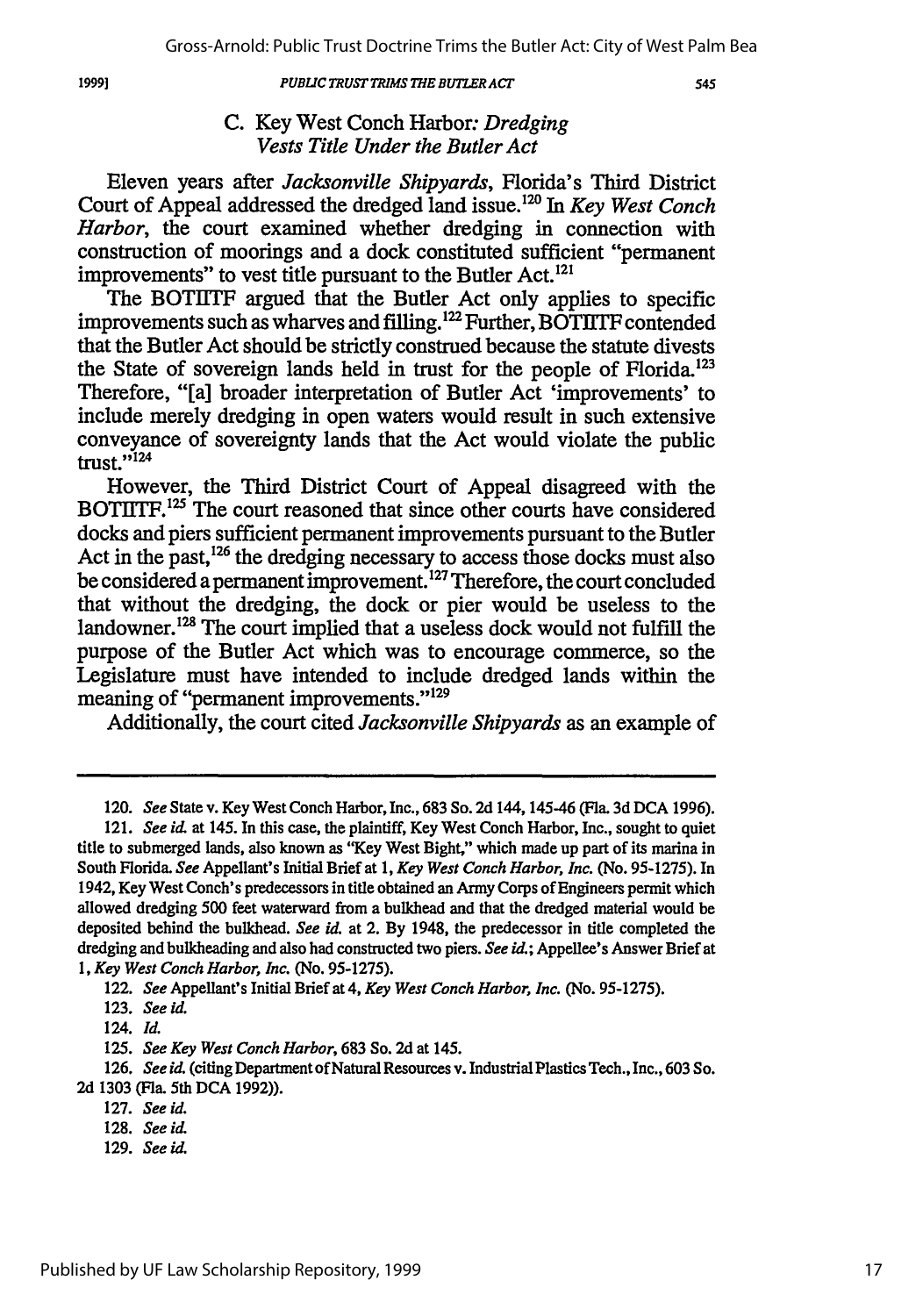#### *FLORIDA LAWREVIEW*

where dredging in connection with a permanent improvement was considered sufficient to vest title pursuant to the Butler Act.130 The court acknowledged that the *Jacksonville Shipyards* opinion did not expressly state that dredging associated with structural improvements vested title.<sup>131</sup> However, the court did find that because the dredged land was found to be vested in the upland riparian owner, the Fifth District Court of Appeal's underlying rationale must have been that the dredging was also a permanent improvement in that instance.<sup>132</sup> Based on the result in *Jacksonville Shipyards,* the court concluded that whether dredging constituted a "permanent improvement" should be determined on a "caseby-case basis" considering "[tihe surrounding land, and other improvements under the [Butler] Act."<sup>133</sup>

Judge Gersten dissented in *Key West Conch Harbor,* arguing that because modem day values about coastal commerce have changed, public policy dictates that submerged land should not be vested in private business pursuant to the Butler Act.<sup>134</sup> Further, he asserted that *Jacksonville Shipyards* did not directly address the issue of incidental dredging, and thus, should not be persuasive.  $^{135}$  He pointed to the repeal of the Butler Act as a signal of legislative intent with regard to divestment of submerged lands, so the majority exceeded its authority by giving validity to the Butler Act.<sup>136</sup> Characterizing Butler Act claims as a "Great Land Giveaway," Judge Gersten concluded by encouraging judgments which would better protect the State's submerged lands. $137$ 

Judge Gersten adhered to the concept that the modem day definition of the public trust should be applied to the Butler Act.'38 Judge Gersten's dissent implied that the public trust doctrine could invalidate a state statute.<sup>139</sup> While these arguments did not persuade the other judges in the Third District Court of Appeal, Judge Gersten's words would soon become

- 134. *See* **id.** at 146-47 (Gersten, L, dissenting).
- **135.** *See id.* at 147 (Gersten, J., dissenting).

137. Id. at 148 (Gersten, J., dissenting).

138. *See, e.g.,* National Audubon Soc'y v. Superior Court of Alpine County, 658 P.2d 709, **712** (Cal. 1983); Marks v. Whitney, 491 P.2d 374,380 (Cal. 1974).

139. *See Key West Conch Harbor,* 683 So. 2d at 146 (Gersten, **J.,** dissenting). *But see* FLA. **STAT.** § 253.129 (1997) (providing that the BOTIITF shall issue disclaimers for those lands "filled or developed" prior to the repeal of the Butler Act).

<sup>130.</sup> *See* id. at 145-46.

<sup>131.</sup> *See id. at* 146.

<sup>132.</sup> *See* **id.**

<sup>133.</sup> *l*

<sup>136.</sup> *See id.* (Gersten, **J.,** dissenting). Judge Gersten implied that there is no present avenue to claim title pursuant to the Butler Act. *See id.* (Gersten, **J.,** dissenting). Section **253.129** of the Florida Statutes provides that the BOTI1TF issue disclaimers for those lands "filled or developed" prior to the repeal of the Butler Act. However, it does not appear that Key West Conch Harbor brought suit pursuant to the disclaimer statute. *See id.* at 144-45.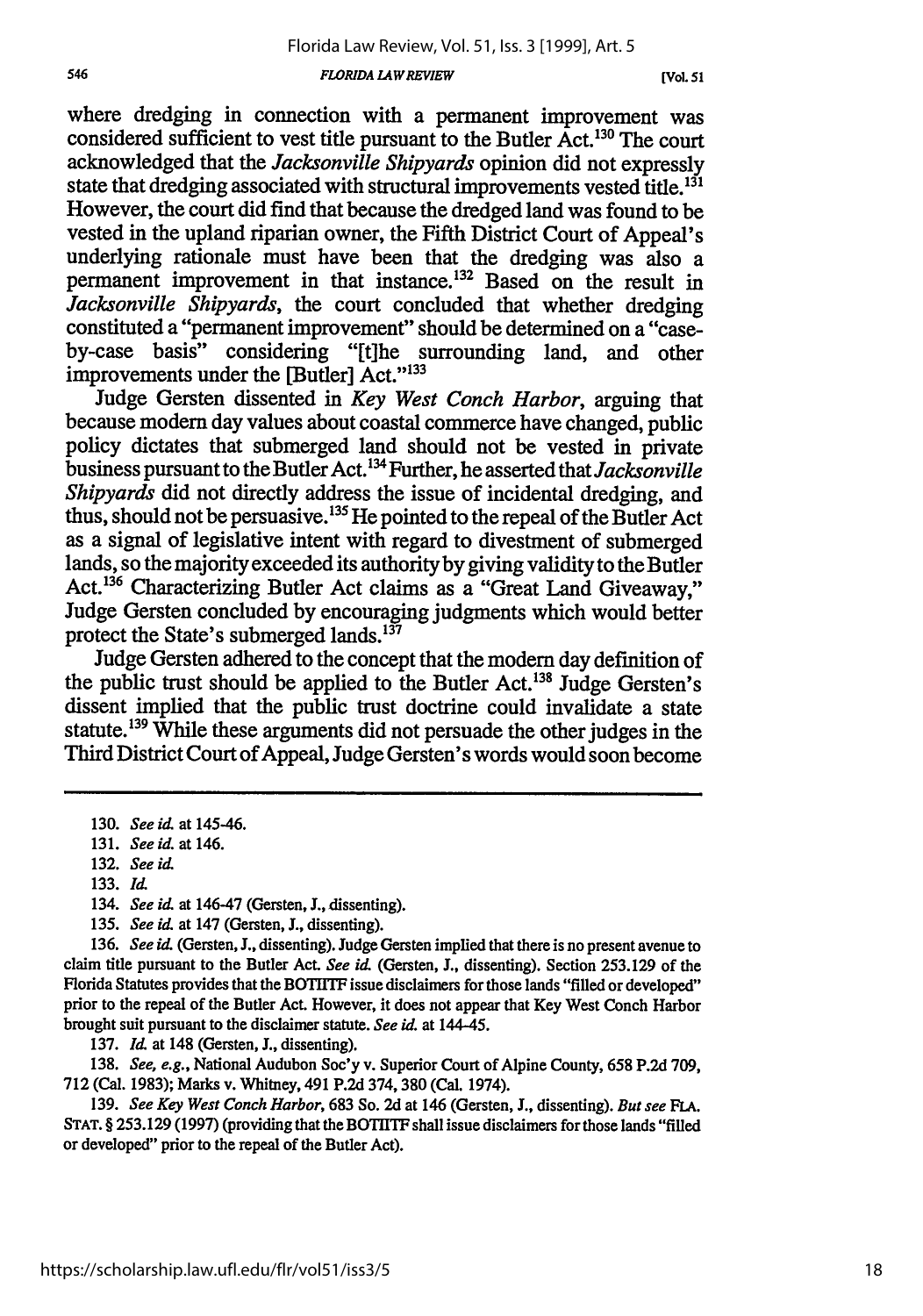*PUBLIC TRUST TRIMS 7E BUTLER ACT*

547

the basis for a major change of heart for the Fourth District.

# D. City of West Palm Beach v. Board of Trustees of the Internal Improvement Trust Fund. *Dredging Does Not Vest Title Under the Butler Act*

While the Third District was grappling with the dredging issue in Key West, a similar case was developing farther up Florida's coast. The City of West Palm Beach (City) filed suit against the BOTIITF to quiet title to submerged lands popularly known as the Palm Harbor Marina.<sup>140</sup> The City claimed it had vested title to the entire marina, including the dredged portions. 141 The BOTlITF counterclaimed seeking to quiet title to the same submerged lands.<sup>142</sup> The trial court found that the City only owned the land directly beneath four concrete piers, and the City appealed.<sup>143</sup>

Upon initial hearing of the appeal, the Fourth District Court of Appeal found in favor of the City.<sup>144</sup> The court began its opinion by stating that the issue on appeal was "whether all the activities of the city in constructing a municipal **marina... including...** dredging of the boat basins... resulted in *apermanent improvement* so that title vested in accordance with the Butler Act.' 145 Relying on *Key West Conch Harbor,* the court explained that dredging was not the issue, but rather the issue was whether all the marina activities together constituted a permanent improvement.<sup>146</sup> The court mirrored the language of *Key West Conch Harbor* and found that the pier and marina would be useless without the dredged area and accompanying boat basin. 47 Therefore, the court concluded that the dredged basin must be considered part of the structural permanent

143. *See* id.

19991

*<sup>140.</sup> See* Appellant's Initial Brief at **1,** City of West Palm Beach v. Board of Trustees of the Internal ImprovementTrust Fund, 714 So. **2d** 1060 (Fla. 4th **DCA** 1996) (No. 95-3813). This claim arose from the City's construction of the marina which consisted of filled lands, four concrete piers, a dredged channel to the Intracoastal Waterway, and a dredged boat basin. *See id.* at 2-4. The War Department (now known as the Army Corps of Engineers) issued a permit to the City to construct the marina in January 1947. *See id.* at 2.

<sup>141.</sup> *See id.* at 2.

<sup>142.</sup> *See* **id.** at 1. Leisure Resorts, Inc., which leased the disputed lands from the City, filed suit against the City claiming the City had violated its lease agreement because it did not own the lands. *See id.* Leisure Resorts' suit was consolidated with the suit between the City and the BOTIITF. *See* id.

*<sup>144.</sup> See* City of West Palm Beach v. Board of Trustees of the Internal Improvement Trust Fund, No. 95-3813, slip. op. at **I** (Fla. 4th **DCA** Aug. **27,** 1997). Judge Polen authored the opinion while Judges Pariente and Gross concurred. *See* **id.** at 1-4.

<sup>145.</sup> *Id.* at 2 (emphasis added).

<sup>146.</sup> *See id.*

<sup>147.</sup> *See* id.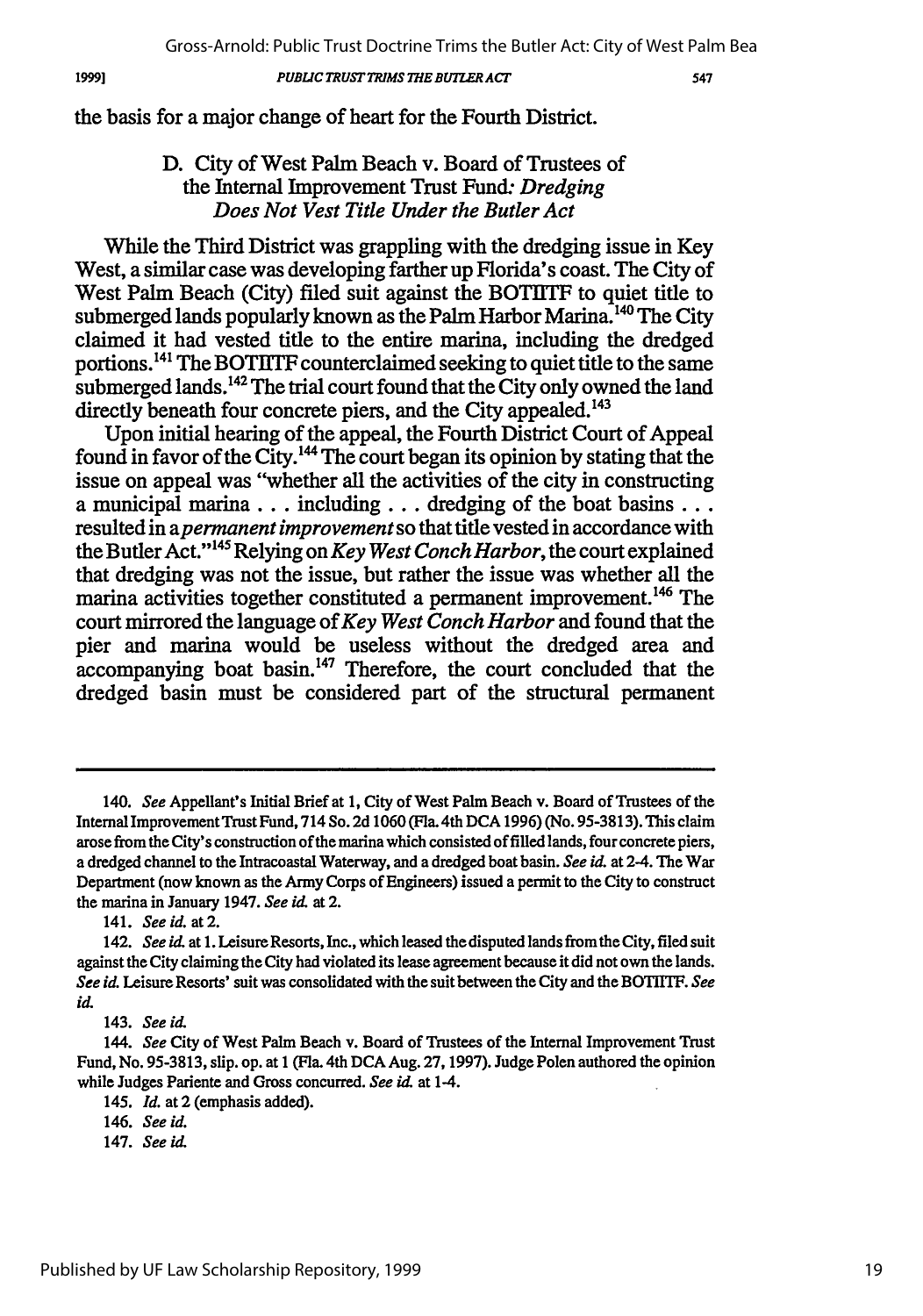improvements in the marina.<sup>148</sup>

The court also agreed that the *Jacksonville Shipyards* opinion addressed dredged lands by implication, and it cited that opinion as another example where dredged lands were considered a "permanent improvement."<sup>149</sup> Finally, the court adopted the "case-by-case basis" test enunciated in *Key West Conch Harbor.150* It found that because the surrounding improvements to Palm Harbor Marina would be useless without the dredged area, the dredged area must be included as part of an entire permanent improvement.<sup>151</sup> Accordingly, the court reversed the trial court and found title to the entire marina vested in the City.<sup>152</sup> Therefore, in this instance, dredging served to divest the State of title to submerged lands under the Butler  $Act.<sup>153</sup>$ 

Nearly ten months later on rehearing, the Fourth District Court of Appeal withdrew its previous opinion and found in favor of the BOTIITF.<sup>154</sup> This time the court characterized the issue as whether the City had title to the submerged land "which could give rise to expansion of the existing marina or even to the filling in of the submerged lands for more intensive development."155 The court's recharacterization of the issue emphasizes its use of the modem day public trust doctrine, an approach which focuses more on the environmental impacts of the statutory interpretation. Relying on *Black River and Claughton,* the court found that the "permanent improvement" language of the Butler Act should be strictly construed because the Act divests the State of submerged lands held in trust for the people. <sup>156</sup>

Analyzing the language of the Butler Act, the court found that the general term "permanent improvement" found in paragraph four of section one refers back to the specific improvements, such as building wharves or

156. *See icL* at 1063.

<sup>148.</sup> *See id.* at 2-3.

<sup>149.</sup> *See id.*

*<sup>150.</sup> See id.*

*<sup>151.</sup> See id.* The court further explained that concerns raised in Judge Gersten's dissent in *Key West Conch* could be adequately addressed by the case-by-case basis test. *See id.*

<sup>152.</sup> *See id.*

<sup>153.</sup> *See id.*

*<sup>154.</sup> See* City of West Palm Beach v. Board of Trustees of the Internal Improvement Trust Fund, 714 So. **2d** 1060, 1060 (Fla. 4th **DCA 1998).** Judge Gross wrote the opinion while Judge Pariente concurred. *See id.* Judge Polen, author of the previous opinion, dissented. *See id.* at 1066 (Polen, J., dissenting).

*<sup>155.</sup> Id.* at 1061. The court excerpted a portion of the trial court transcript in which William P. Doney, arguing for the City, was asked whether the City could **fill** the dredged area if the court found title vested pursuant to the Butler Act. After the court recognized that permits could be a "real problem," Mr. Doney responded that "in theory" the City could fill the lands if it prevailed in this case. *Id.* at n.2.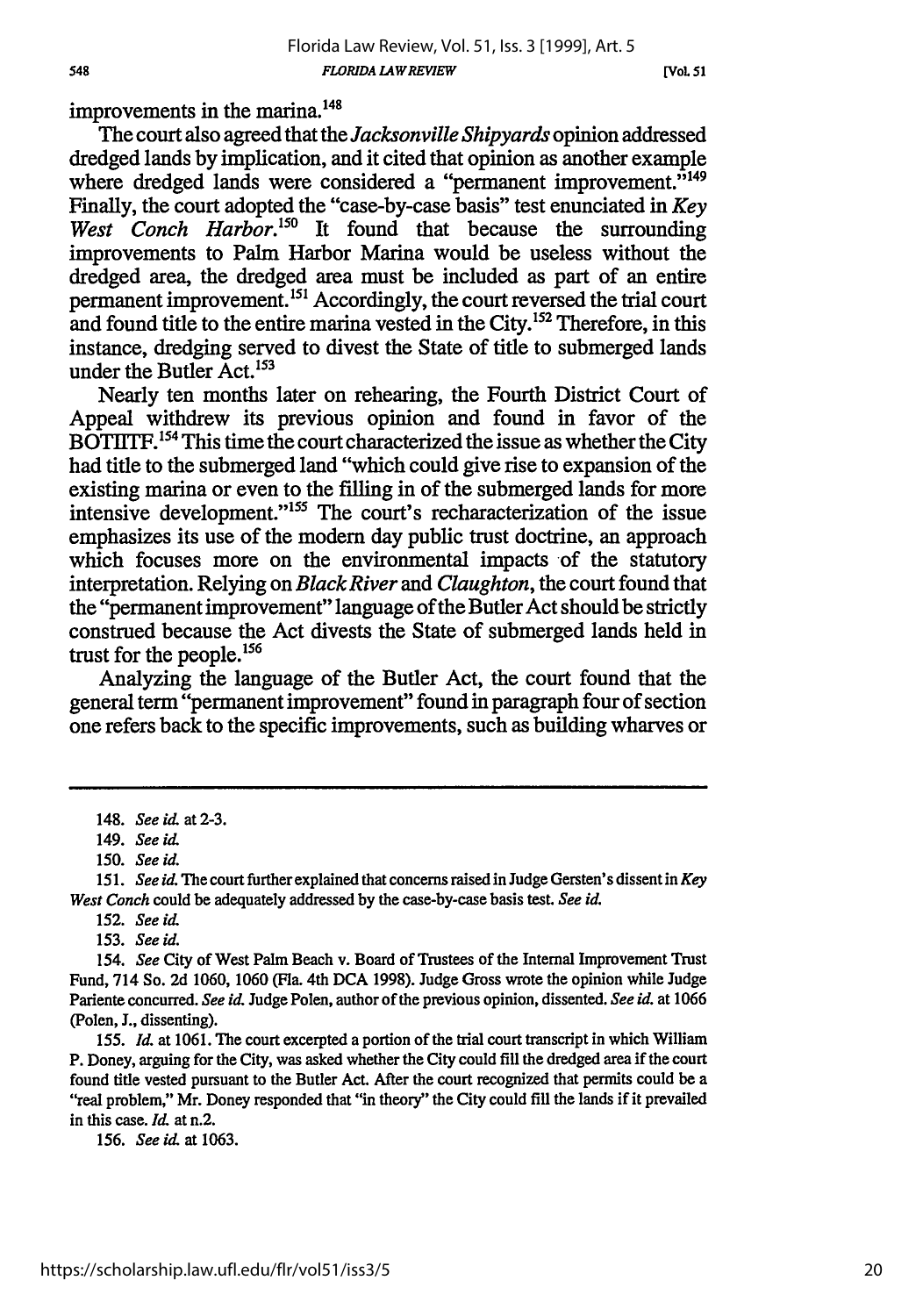filling, referenced in section one, paragraph three of the Act.<sup>157</sup> The court further noted that including dredged lands as "permanent improvements" would be inconsistent with section eight of the Butler Act which "contemplates that title will pass when the public's access to the submerged land has been completely foreclosed by development."<sup>158</sup> Moreover, the court stated that if the Legislature intended dredging to vest title pursuant to the Butler Act, it would have specifically referenced dredging in the statute.<sup>159</sup> Therefore, the court found that dredging does not

**157.** *See id.* at 1064 (citing Dunham v. State, 140 Fla. **754,192** So. 324,326 **(1939)** (quoting *Exparte* Amos, **93** Fla. **5, 112** So. **289, 293 (1927))).** The **Butler** Act provided as follows:

Sect.1 Whereas, It is for the benefit of the State of Florida that water front property be improved and developed; and

[Paragraph **2]**

1999]

Whereas, the State being the proprietor of all submerged lands and water privileges within its boundaries, which prevents the riparian owners from improving their water lots; therefore

[Paragraph **3]**

The State of Florida, for the consideration above mentioned, subject to any inalienable trust under which the State holds said lands, divests itself of all right, title and interest to all lands covered **by** water lying in front of any tract of land owned **by** the United States or **by** any person, natural or artificial, or **by** any municipality, county or governmental corporation underthe laws of Florida, lying upon any navigable stream or bay of the sea or harbor, as far as to the edge of the channel, and hereby vests the full **title** to the same, subject to said trust in and to the riparian proprietors giving them the full right and privilege to build wharves into streams or waters of the bay or harbor as far as may be necessary to affect the purposes described, and to **fill** up from the shore, bank or beach as far as may be desired, not obstructing the channel, but leaving full space for the requirements of commerce, and *upon lands so filled in to erect warehouses, dwellings or other buildings* and also the right to prevent encroachments of any other person upon all such submerged land in the direction of their lines continued to the channel **by** bill in chancery or at law, and to have and maintain action of trespass in any court of competent jurisdiction in the State, for any interference with such property, also confirming to the riparian proprietors all improvements which may have heretofore been made upon submerged lands.

[Paragraph **4]**

Provided, that the grant herein made shall apply to and affect only those submerged lands which have been, or may be hereafter, actually bulk-headed or filled in or *permanently improved* continuously from high water mark in the direction of the channel, or as near in the direction of the channel as practicable to equitably distribute the submerged lands, and shall in no wise affect such submerged lands until actually filled in or permanently improved.

**1921** Fla. Laws **Ch. 8537,** § **1** (emphasis added).

*158. City of West Palm Beach,* 714 So. **2d** at 1064.

*159. See* **id,** The court also implied that since the Florida Supreme Court found that structures such as wooden docks were not sufficient to qualify as permanent improvements, dredging could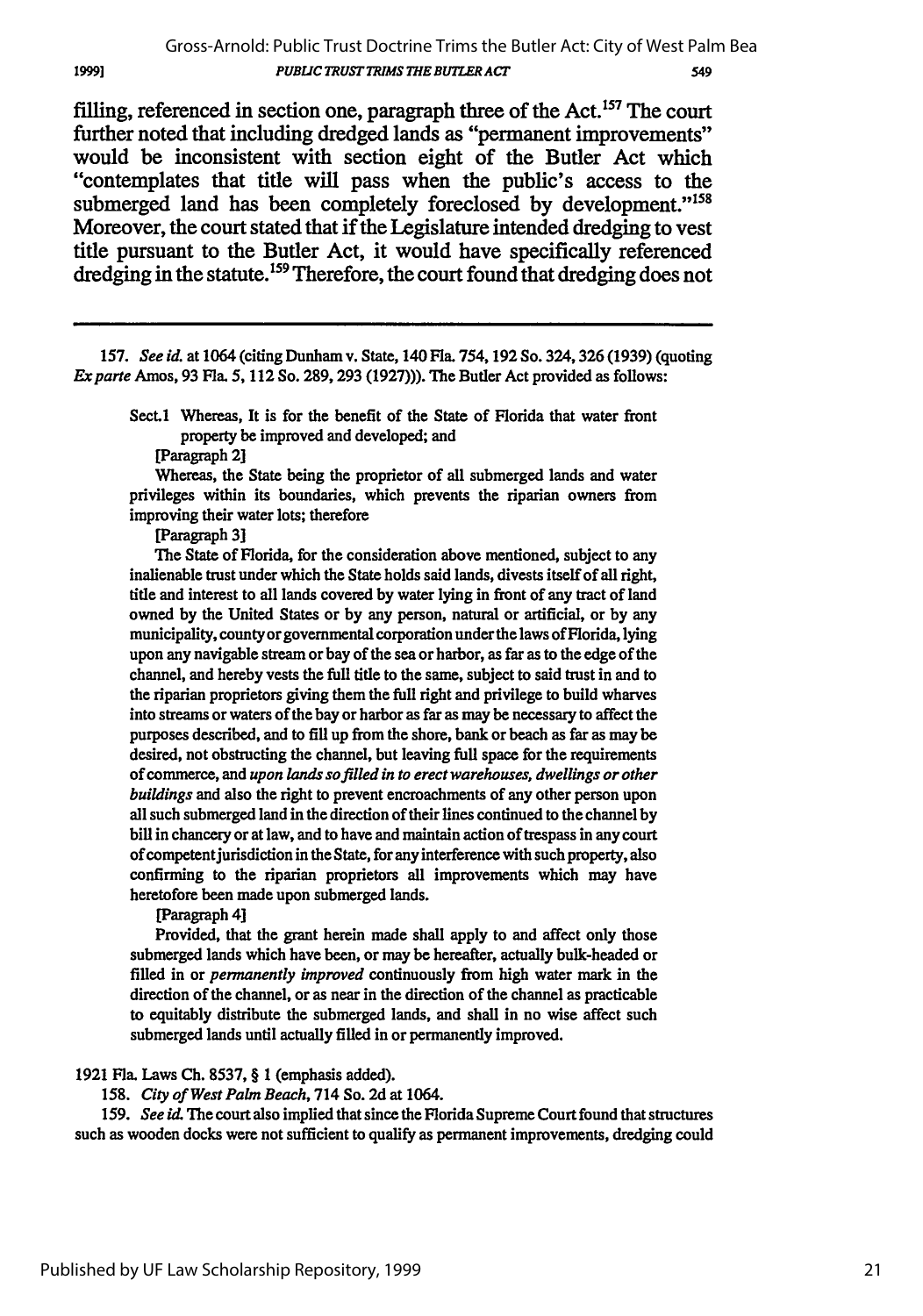constitute a "permanent improvement" under any circumstance.<sup>160</sup>

The court distinguished its decision from *Jacksonville Shipyards,* asserting that the court in that case was not specifically faced with the question of whether dredging constitutes a permanent improvement.<sup>161</sup> Moreover, the court pointed out that while the *Jacksonville Shipyards* opinion included the dredged lands, such lands were not actually permanently improved due to the periodic maintenance dredging conducted in the shipyard.<sup>162</sup> The court then criticized the rulings in *Jacksonville Shipyards and Key West Conch* for not recognizing the strict construction rule from *Black River* and *Claughton*.<sup>163</sup> It further stated that the "case-bycase" standard was "too amorphous... to decide the issue of title to irreplaceable submerged land within the public trust."'6' Lastly, it certified conflict with *Key West Conch Harbor,* pursuant to Florida Rule of Appellate Procedure 9.030(a)(2)(A)(vi).<sup>165</sup>

It is unclear why the Fourth District withdrew its previous decision. The case was assigned to the same three judges, one of whom dissented on rehearing.166 In addition, the court did not explain its turnabout in its opinion. This author can only hypothesize that the initial opinion applied the earlier form of the public trust doctrine, and the later opinion applied a modem view of the public trust doctrine.

### **E.** Analysis of City of West Palm Beach v. BOTIITF

On rehearing, the Fourth District Court of Appeal criticized the ruling in *Key West Conch,* and essentially its own earlier ruling, for not strictly construing the Butler Act, for making a decision which was against public policy, and for applying the "amorphous" case-by-case test.  $^{167}$  However, the Fourth District's own opinion is not immune to criticism. For instance, even if strict construction is applicable to this case, the Butler Act may still be construed to include dredging. In addition, the threats to the public cited by the court would still be present whether or not it found that dredging of lands vested title in the City. Finally, the case-by-case basis test, while not meticulously applied by the court in its initial opinion and in *Key West Conch,* may still be sufficient to deal with activities which will not alone

- 163. *See id.* at 1065-66.
- 164. *Id.* at 1066.
- **165.** *See id.; see also supra* note **18.**
- 166. *See City of West Palm Beach,* 714 So. 2d at 1060, 1066.
- 167. *See id.* at 1065-66.

not qualify either. *See id.* at **1065** (citing Williams v. Guthrie, 102 Fla. 1047, **137** So. 682, **686** (1931)).

<sup>160.</sup> *See id.*

**<sup>161.</sup>** *See id.* at 1065-66.

**<sup>162.</sup>** *See id.* at **1065.**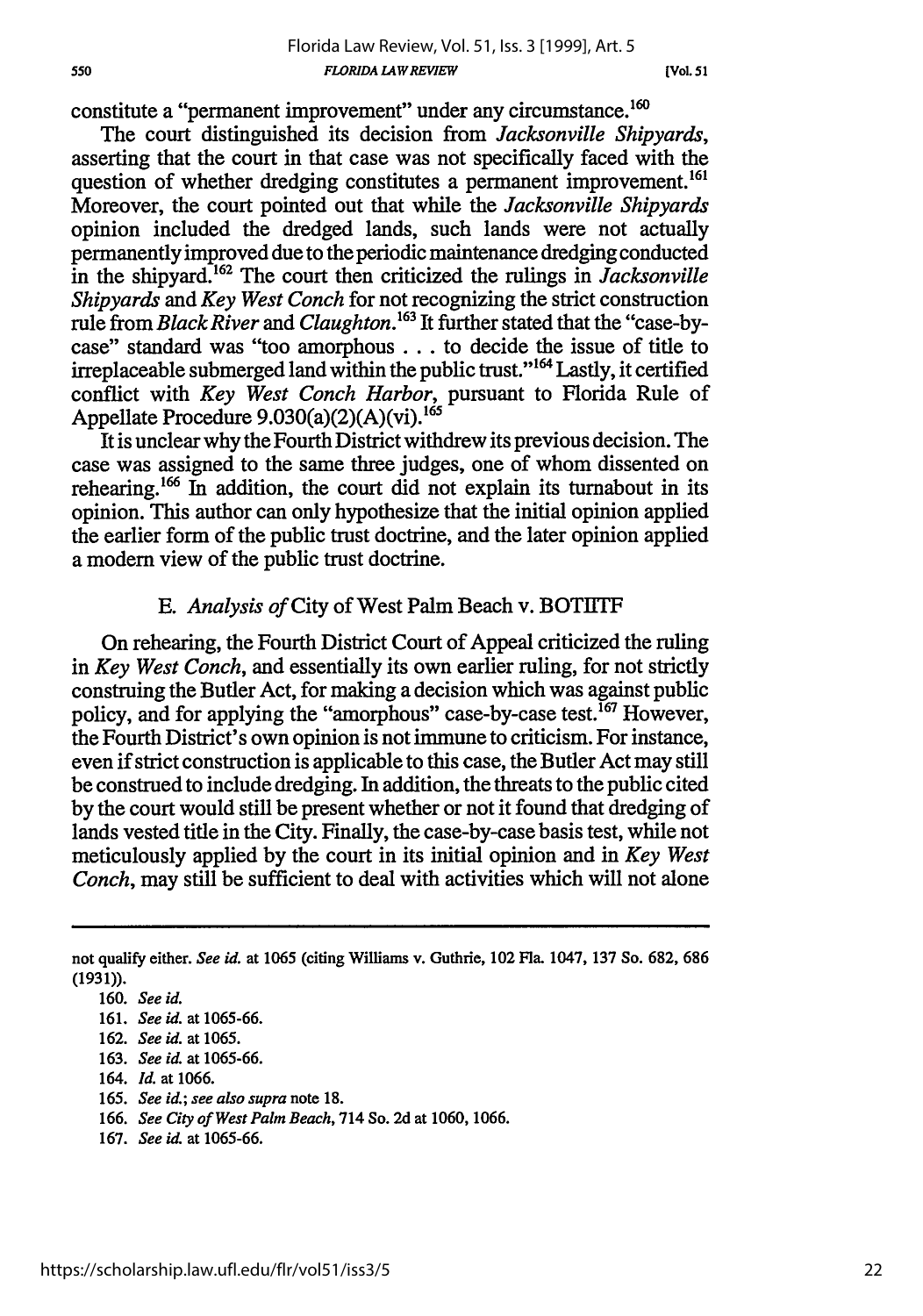1999]

#### *PUBLIC TRUST TRIMS THE BUTLERACT*

551

vest title under the Butler Act.

# 1. Use of Strict Construction and Alternative Interpretations of the Butler Act

At first glance, the Florida Supreme Court's decision in *State v. Black River Phosphate*<sup>168</sup> would seem dispositive with regard to whether dredging constitutes a permanent improvement pursuant to the Riparian Rights Act, and subsequently, the Butler Act. In *Black River,* the Florida Supreme Court held that the Riparian Rights Act did not give riparian landowners the right to "dig up the soil independent of the control and regulation of the state, and convert it to his own use."<sup>169</sup> However, *Black River* only involved dredging to the extent it was necessary to mine phosphate from a river. The dredging did not further the public purpose of waterfront development as required in the Act. Therefore, the Act did not vest title to the submerged lands in the phosphate companies because their dredging was not consistent with the improvements contemplated in the Act. By contrast, dredging as part of larger marina or harbor development does enhance navigation and commerce. Therefore, *Black River* does not apply to dredging associated with larger developments.

The Fourth District Court of Appeal also found that the First District's references to "dredging" in *Jacksonville Shipyards* were dicta and hence were not dispositive on the question of whether dredging constituted a permanent improvement pursuant to the Butler Act.<sup>170</sup> However, as representatives of Key West Conch Harbor pointed out, the First District stated that the dredging facts were "not at issue" in *Jacksonville Shipyards* because those facts had been stipulated by the parties.<sup> $171$ </sup> The dredging aspect was not dicta merely because the court only made a decision based upon law. Otherwise, such decisions would have no persuasive or precedential value for cases with similar fact patterns. Further, *Jacksonville Shipyards* presents an analogous scenario to *City of West Palm Beach,* namely, dredging associated with a larger harbor improvement project.

While the Florida Supreme Court has applied strict construction to the Butler Act, dredging may still be considered a "permanent improvement" under the Act. In *Black River,* the Florida Supreme Court found that mining in submerged lands was not an activity intended by the Riparian Rights Act because it would not encourage waterfront development and the

**<sup>168.</sup>** 32Fla. 82, 13 **So.** 640 (1893).

**<sup>169.</sup>** *Id.* at **133, 13** So. at **650.**

**<sup>170.</sup>** *See City of West Palm Beach,* **714 So. 2d** at **1065; see also Appellant's Initial Brief at 8, n. 4, State v. Key West Conch Harbor, Inc., 683 So. 2d 144 (Fla. 3d DCA 1995) (No. 95-1275).**

**<sup>171.</sup> Appellee's Answer Brief at** *4, Key West Conch Harbor, Inc.* **(No. 95-1275).**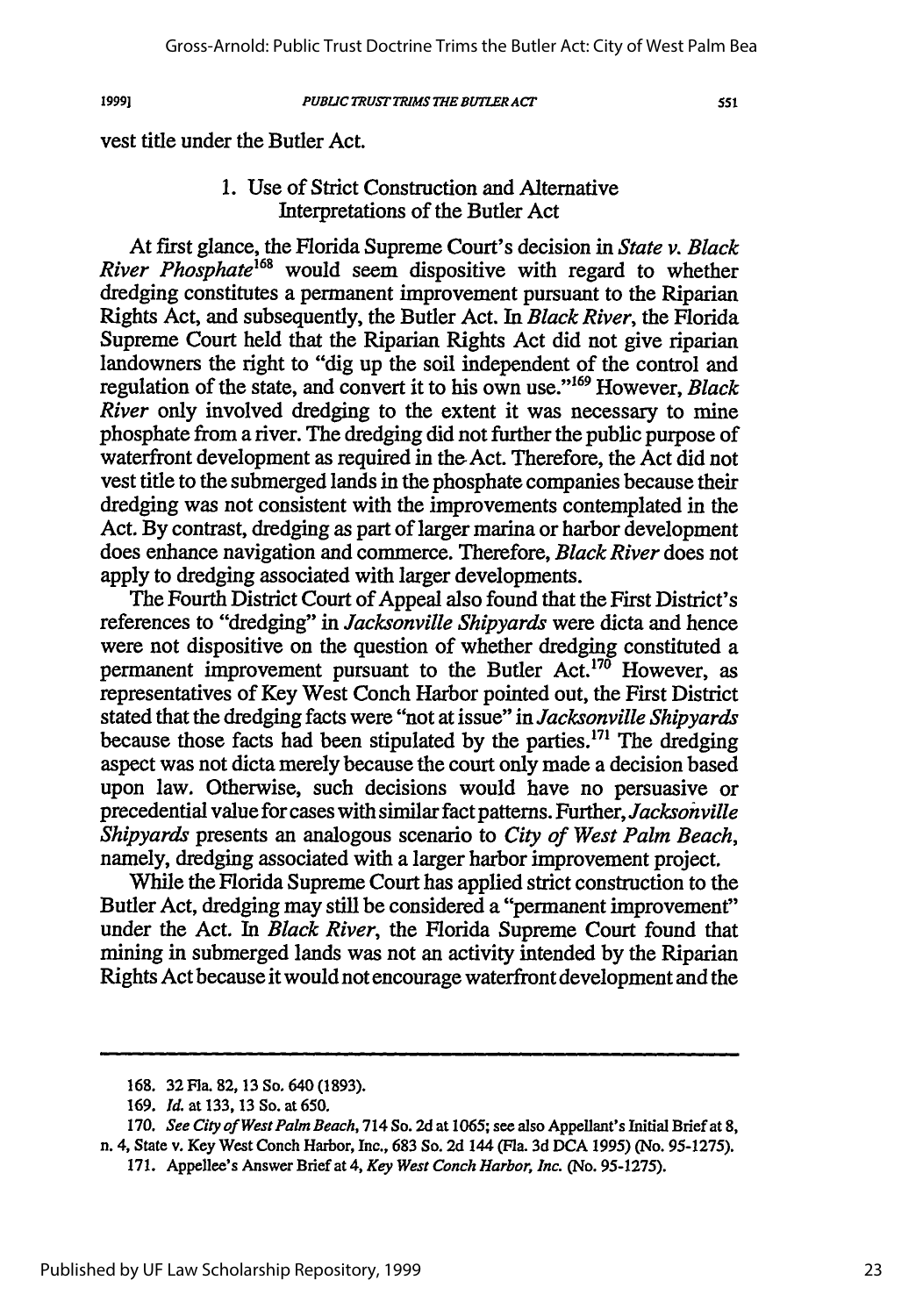#### *FLORIDA ZAWREVIEW*

552

connection of the channel with the shoreline, the intent of the Act.<sup>172</sup> Similarly, in *Claughton,* the Florida Supreme Court strictly construed the Butler Act by ruling it was not the intent of the Act to allow the owner of an island, created by filling submerged land, to make additional claims to submerged land under the Act.<sup>173</sup> If dredging was contemplated in the Act, the Florida Supreme Court could have dispensed of the case immediately. However, the court instead conducted a lengthy analysis of why mining, an arguably more damaging activity than dredging, was not consistent with the goals of the Act. Comparatively, dredging associated with development of marinas or docks is essential to their operation. In fact, there would be no commerce and no waterfront development without the means for ships to get to the marina or docks. Therefore, dredging in this context is consistent with the intent of the Act.<sup>174</sup>

Further, at the time the Butler Act was enacted, public trust purposes included navigation, boating and fishing.<sup>175</sup> Consistently, the Butler Act authorized public grants of land for the benefit of commerce.176 The preamble to the Riparian Rights Act provided: "Whereas, It is *for the benefit of commerce* that wharves be built and warehouses erected for facilitating the landing and storage of goods; and whereas, the State being the proprietor of all submerged lands and water privileges, within its boundaries, which prevents the riparian owners from improving their waterlots... .<sup>"177</sup> Because the public land grants were authorized for a public purpose, the terms of the Butler Act should be construed to include

<sup>172.</sup> *See Black River,* 32 Fla. at **82,** 13 So. at 648.

<sup>173.</sup> *See* Trustees of Internal Improvement Fund v. Claughton, 86 So. 2d 775,786 (Fla. 1956).

<sup>174.</sup> Several Florida courts have highlighted the commerce development focus of the Butler Act: "[T]he Butler Act had as its major objective the creation or evolution of commerce in connection with ports of the State. Another purpose was to encourage upland owners to improve their waterfront property as specified in the Act." Jacksonville Shipyards, Inc. v. Department of Natural Resources, 466 So. **2d** 389, 391 (Fla. 1st **DCA** 1985). "It is clear that [the Butler Act].. **.** had no other purpose than to stimulate and encourage the improvement of submerged lands and to improve the foreshore in the interest of commerce and navigation." Duval Eng'g & Contracting Co. v. Sales, 77 So. **2d** 431,433 (Fla. 1954). "The purpose of the [Butler] Act... [is] to encourage riparian owners to improve their waterfront property as therein specified, but making the full title conditional upon the actual completion of the improvement or development mentioned in the Act.' Holland v. Ft. Pierce Fin. & Constructing Co., 157 Fla. 649, 657,27 So. **2d** 76, 81 (1946). Further, the Florida Supreme Court recognized that the legislature intended the Butler Act to encourage riparian owners to improve submerged lands because the state could not afford to perform all such improvements. *See Black River,* **32** Fla. at 110, 13 So. at 649 (explaining that the State, being unprepared "to undertake work of building such wharves or filling the water... determined to encourage the riparian owner to do what the state alone could do of itself or authorize another to **do").**

**<sup>175.</sup>** *See Black River,* **32** Fla. at **82, 13** So. at 645.

**<sup>176.</sup>** *See* **1921** Fla. Laws ch. **8537.**

**<sup>177. 1856</sup>** Fla. Laws ch. **1856** (emphasis added).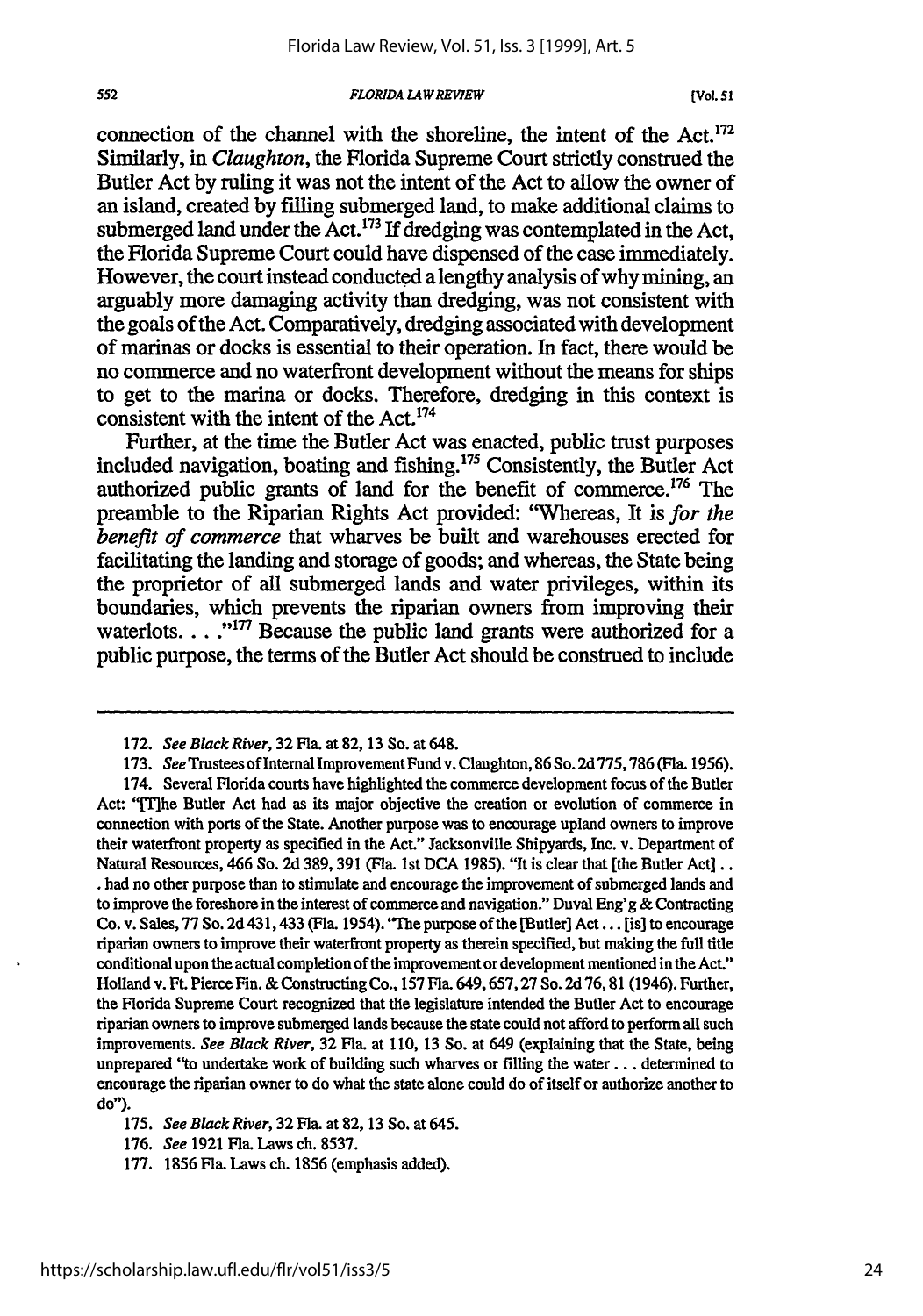#### Gross-Arnold: Public Trust Doctrine Trims the Butler Act: City of West Palm Bea *PUBLIC TRUST TRIMS THEBUTLER ACT* 553

improvements consistent with that original public purpose.<sup>178</sup> One interpretation of the Butler Act is that it encouraged development of lands considered without value into areas which would "benefit" the public.179 Vesting of property rights was an incentive to encourage growth. Harbor development would be impossible without associated dredging. Therefore, the legislature must have intended dredging to be a permanent improvement. Otherwise, riparian owners would only have an incentive to **fill** out to the edge of the channel rather than dredge, which could possibly impede navigation.

19991

The Fourth District also averred that the more general term "permanent improvement" should take its meaning from the more specific terms found earlier in the Butler Act.<sup>180</sup> This rule of construction would have greater weight if both the general and specific terms were included in the Act at the same time. However, the term "permanent improvement" was added

178. *See* **3 SUTHERLAND STAT. CONST.** § **63.05** (5th ed. **1992),** which provides:

Where a public grant has as its purpose the promotion of great public enterprises and the welfare, prosperity and development of the community, the basic policy behind the rule of strict interpretation is dissolved, and the courts are inclined towards a liberal policy to insure the beneficent operation of the statute .... [G]rants opening new lines of communication and transportation, including grants to railroads... grants made to encourage reclamation or settlement of otherwise valueless land... have been held to come within this category.

179. An excerpt from *State ex rel. Buford v. City of Tampa,* 88 Fla. 196, **102** So. **336** (1918), provides an interesting perspective on courts' view of the utility of submerged land at that time:

It is well known that in the respective States which lie along the margin of the Atlantic there are many places where the tide ebbs and flows, and which therefore are public, that are of no navigable use and in their original condition without the aid of art and industry afford to the public little or no advantage of any kind. Flats and marshes covered with water only at full tide. In many cases such waste places have been built up, docks or piers *run* over them to navigable water **by** the riparian proprietor, and the public have been thereby very considerably the gainers. But that condition in no wise affects the common law, but is one which commends itself to the Legislatures of the respective states for the adoption of such regulations as may be deemed to be for the best interests of the people.

This language is just as applicable to such places as lie along the margin of the Gulf of Mexico and to shoal tide waters where the depth averages from three inches to three or four feet and which lie near to, or within, the limits of municipal corporations, the centers of industry and commerce.

*Id.* at 202-03, 102 So. at 338 (internal quotations omitted).

180. *See* City of West Palm Beach v. Board of Trustees of the Internal Improvement Trust Fund, 714 So. 2d 1060, 1064 (Fla. 4th **DCA** 1998).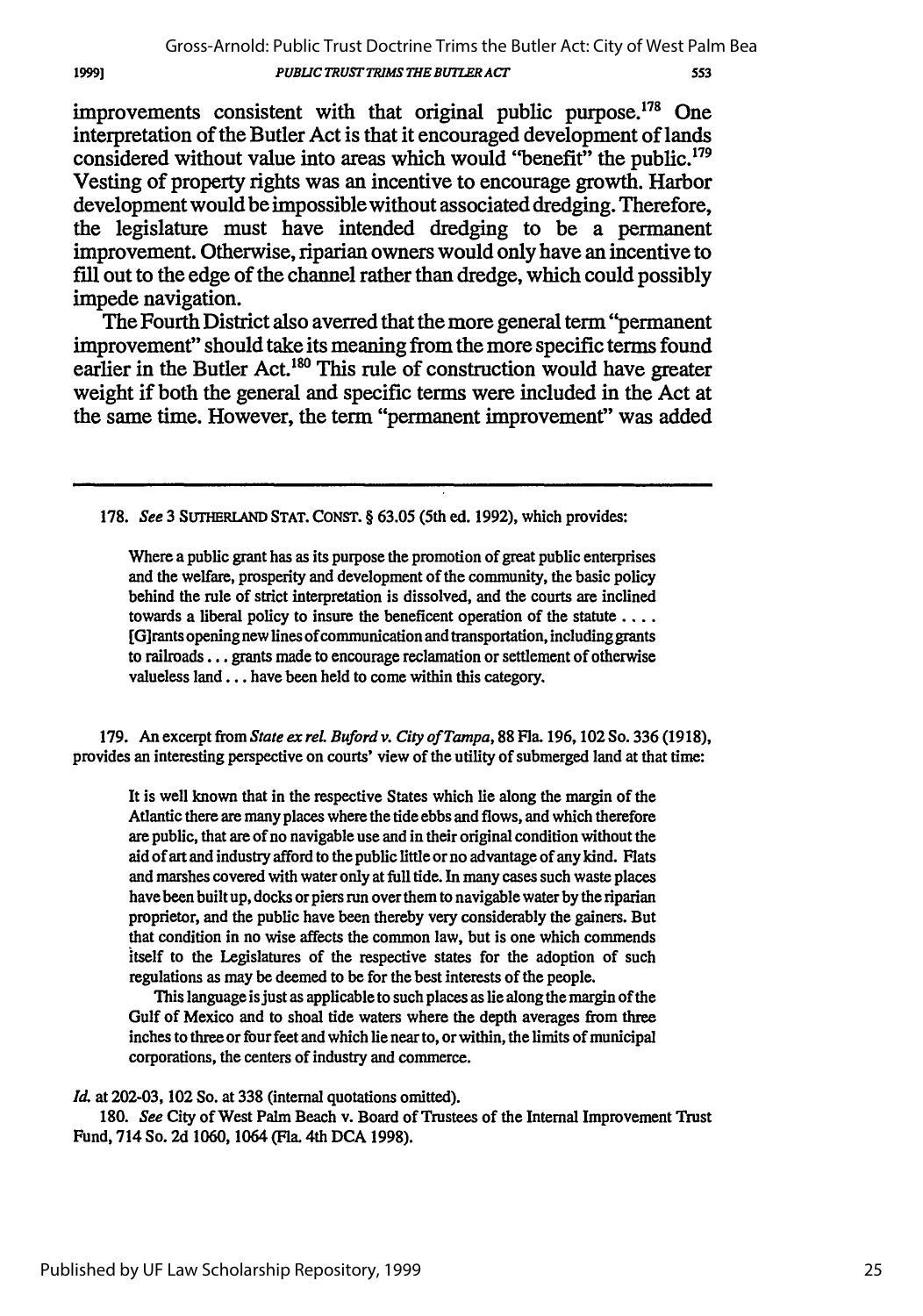**[V4ol.** *51*

in  $1921$ <sup>181</sup> If the Legislature intended the Act to apply only to wharves and filling, it would have repeated those terms later in the statute instead of using the phrase "bulkhead or filled in or permanently improved."<sup>182</sup> It is possible that the legislature intended the Butler Act to expand on the improvements listed in the Riparian Rights Act, considering "bulkheaded" was also added in the Butler Act. The 1856 Act mentioned only filling and construction of a "wharf" which is defined elsewhere as "a structure built along or at an angle from the shore of navigable waters so that ships may lie alongside to receive and discharge cargo and passengers.<sup>7183</sup> By contrast, a "bulkhead" is a "retaining structure of timber, steel, or reinforced concrete, used for shore protection and in harbor works."<sup>184</sup>

In opposition to defining "improvements" as modifying an earlier word in the Butler Act is the concept that words in a statute should be given their common meaning unless it appears the words are used in a technical sense.<sup>185</sup> When applied to real property, "improvement" is defined as "bringing into a more valuable or desirable condition as of land or real property; a making or becoming better; betterment... something done or added to real property which increases its value."'186 In *City of West Palm Beach*, the City dredged the harbor to increase the value of the marina.<sup>187</sup> Without deep water access, the marina could cater only to very small boats.

185. *See* 2A **SUTHERLANDSTAT. CONST.** § 47.28 (5th ed. 1992); *see also* State *etxreL* Hanbury v. Tunnicliffe, 98 Fla. 731,735, 124 So. 279,281 (1929) (holding that a term is presumed to have its ordinary meaning unless it appears the term was used in a "technical or other sense").

186. **WEBSTER'S SEVENTH** NEW **COLLEGIATE** DICTIONARY 421 (7th Ed. 1971). Black's Law Dictionary defines "improvement" as:

A valuable addition made to property (usually real estate) or an amelioration in its condition, amounting to more than mere repairs or replacement of waste, costing labor or capital, and intended to enhance its value, beauty or utility or to adapt it for new or further purposes. Generally has reference to buildings, but may also include any permanent structure or other development, such as a street, sidewalks, sewers, utilities, etc.

BLACK'S LAW DICTIONARY 757 (6th ed. 1990). In section 713.01(12) of the Florida Statutes, "improve" means to "build, erect, place, make, alter, remove, repair, or demolish any improvement over, upon, connected with or beneath the surface of real property, or excavate any land." Further, section 713.01(13) ofthe Florida Statutes defines "improvement" to mean "any building, structure, construction, demolition, excavation, landscaping or any part thereofexisting, built, erected, placed, made or done on land or other real property for its permanent benefit."

187. *See* Appellant's Initial Brief at 2-4, *City of West Palm Beach* (No. 95-3813).

<sup>181.</sup> *See* 1921 Fla. Laws ch. 8537 § 1.

<sup>182.</sup> *Id.*

<sup>183.</sup> **WEBSTER'S** SEVENTH **NEW COUEGIATE DICTIONARY** 1014 (2d ed. 1971).

<sup>184.</sup> City of West Palm Beach v. Board of Trustees of the Internal Improvement Trust Fund, 714 So. 2d 1060, 1062 n.4 (Fla. 4th **DCA** 1998) (citing **TIE** RANDOM HOUSE DICIONARY **OFTHE ENGLISH LANGUAGE** 195 (unabridged ed., 1967)).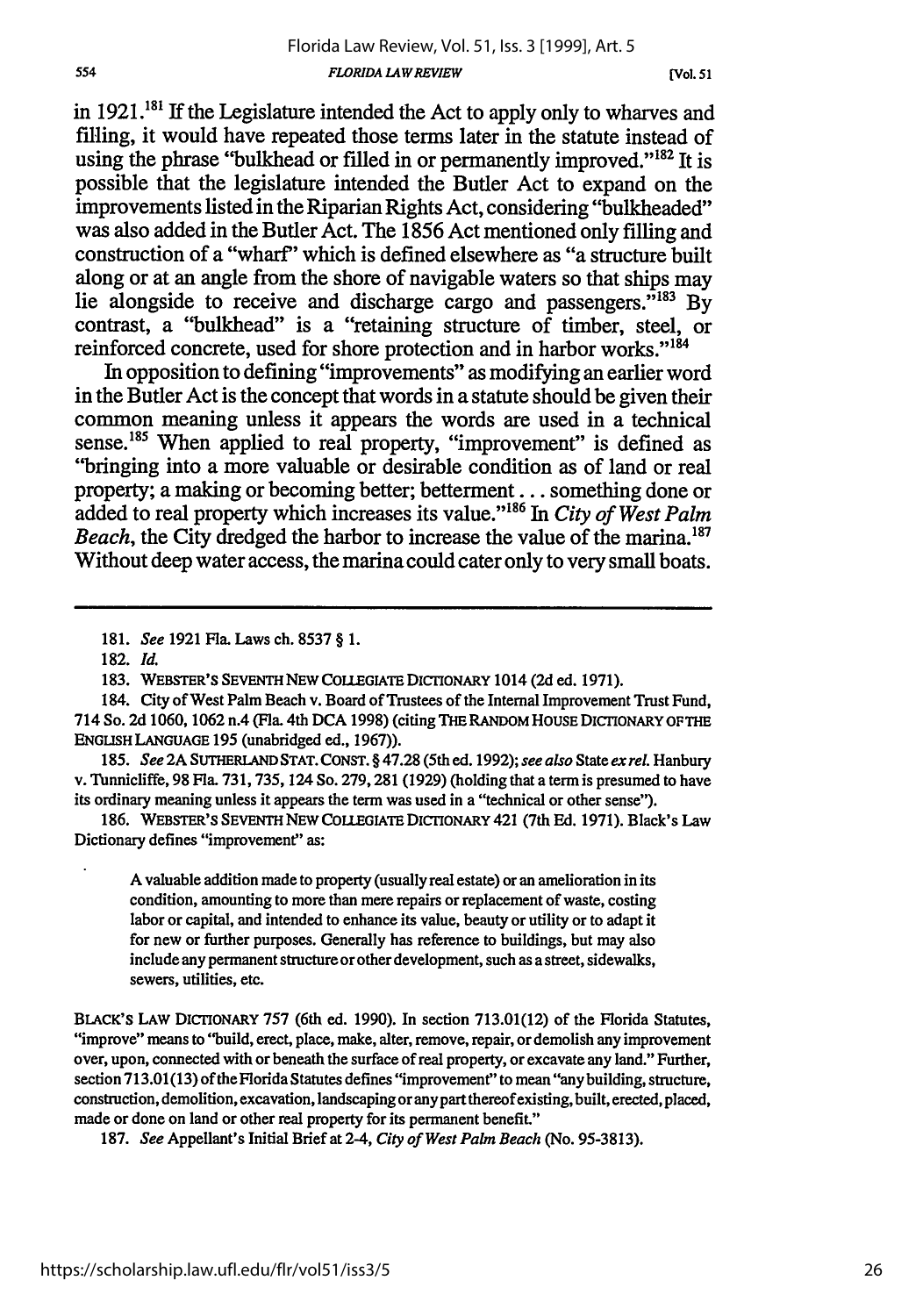#### *PUBLIC TRUSTTRIMS THE BUTLER ACT*

555

The Fourth District also referenced *Williams v. Guthrie'88* to support the proposition that the Florida Supreme Court had ruled that wooden docks were not even permanent enough to qualify as a permanent improvement under the Butler Act.189 However, *Williams v. Guthrie* did not directly address the issue of whether a wooden dock would qualify as a permanent improvement. *Williams v. Guthrie* involved a suit for ejectment between two private parties to determine who had superior title to a dock.<sup>190</sup>

The issue of docks under the Butler Act was more recently addressed in *Department of Natural Resources v. Industrial Plastics Technology, Inc.<sup>191</sup>* In *Industrial Plastics*, the Fifth District found that wooden docks were permanent improvements pursuant to the Butler Act.<sup>192</sup> Significantly, the Fifth District stated that while wooden docks "may [not] last as long as structures made of steel and concrete,... [they] last long enough in the context of human life to be classified as 'permanent improvements."<sup>193</sup>

The Fourth District also implied that dredging is not truly permanent because dredged areas must periodically be re-dredged to maintain their depth.<sup>194</sup> However, docks, piers, and bulkheads must be maintained and periodically replaced because of age or weather. The only difference is in the frequency of maintenance. In addition, some areas in Florida required blasting of limestone rock to dredge a channel for access. Even though these channels still need maintenance dredging to remove silt, this type of dredging is arguably more permanent.

The Fourth District also claimed that inclusion of dredged lands associated with structural improvements is inconsistent with the portion of the Butler Act which provides that the public shall not be prohibited from access to the submerged lands for boating, bathing or fishing until the

Alternatively, the Department contended that the wooden dock and boathouse did not constitute "permanent improvements" for the purpose of the Butler Act. *See id.* The court concluded that the Butler Act was not restricted to commercial property, making this residential property eligible under the Act. *See id.* at 1306. Finally, the court found that while the improvements "may [not] last as long as structures made of steel and concrete, . . . [they] last long enough in the context of human life to be classified as 'permanent improvements"' *Id.*

<sup>188. 102</sup>Fia. 1047, 137 So. 682 (1931).

<sup>189.</sup> *See City of West Palm Beach,* 714 So. 2d at 1065.

<sup>190.</sup> *See Williams,* 137 So. at 683-85.

<sup>191. 603</sup> So. **2d** 1303, 1306 (Fla. 5th DCA 1992). In *Industrial Plastics,* landowners sought a disclaimer from the Department of Natural Resources, pursuant to section 253.129, Florida Statutes, for land lying beneath a wooden dock and boathouse. *See id.* at 1304. The Department refused to grant the disclaimer, arguing that the predecessors in title did not legally own the upland property when they built the dock and boathouse. *See id.* at 1305. The court rejected this argument and found that the Butler Act does not preclude those who have at least a beneficial interest from qualifying for the vesting provision of the Act. *See id.*

<sup>192.</sup> *See i*

<sup>193.</sup> *Id.*

<sup>194.</sup> *See City of West Palm Beach,* 714 So. **2d** at 1065.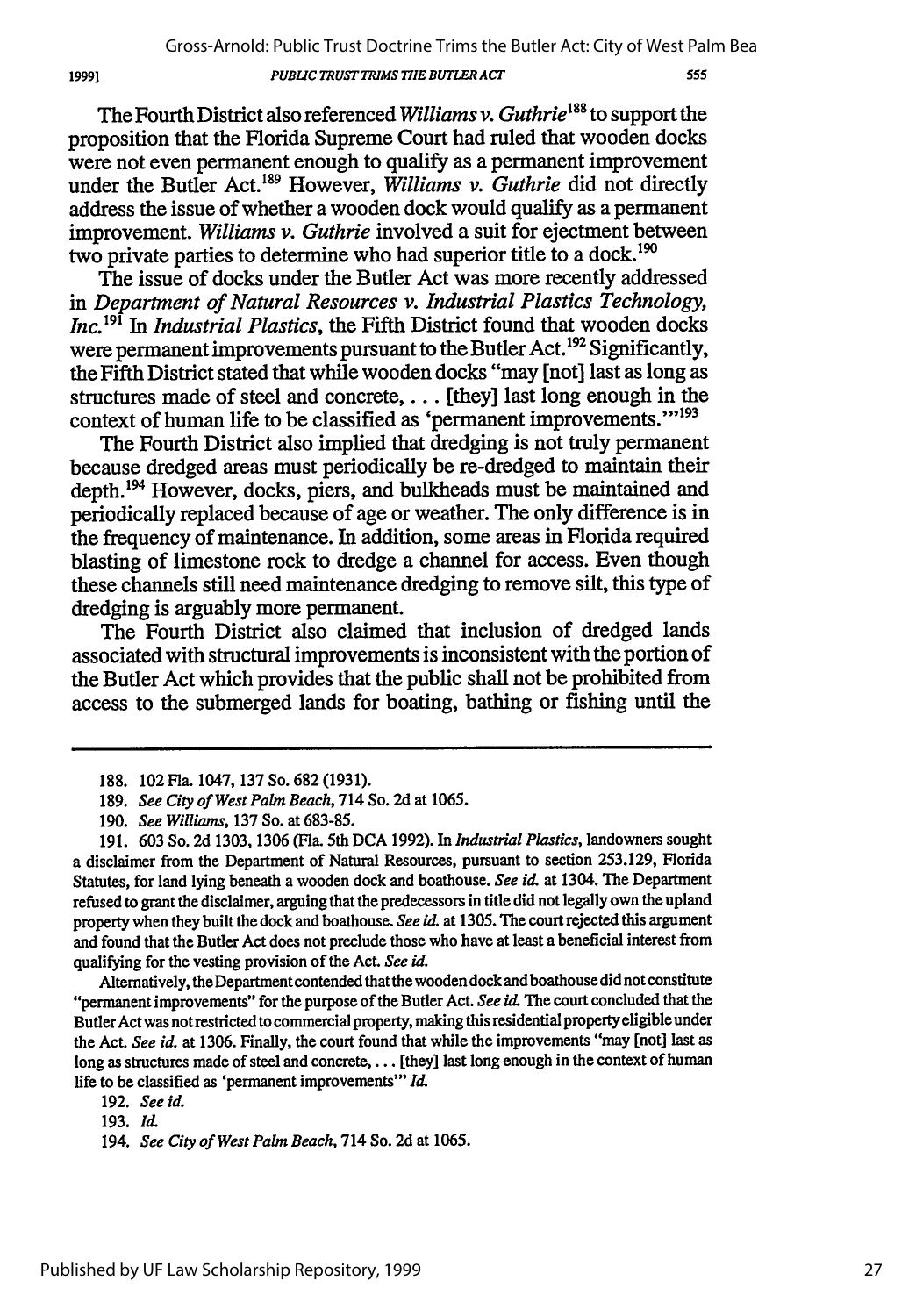#### *FLORIDA LAW REVIEW*

**[VOL 51**

lands are filled or improved.<sup>195</sup> The court reasoned that since all of these activities are permissible over dredged lands, the legislature must not have intended dredging to be a permanent improvement. **196** However, some of these activities are also permissible under docks or piers which have been adjudged permanent improvements pursuant to the Butler Act.<sup>197</sup> Moorings are another example of a permanent improvement that would allow free access to the public in the overlying waters. Perhaps the statute was just stating the obvious, that is, that the public would not be physically able to engage in boating, fishing or swimming once certain improvements have been made. Another explanation is that if the activities are possible, the statute cannot divest the land of the public right to boat, fish or swim and to the federal right of navigation under the Commerce Clause. Regardless of the explanation, removing dredging from the equation does not harmonize the various sections of the Butler Act.

### 2. Implications of Allowing Associated Dredging to Vest Title

On rehearing the Fourth District implied that including dredged lands would be against public policy because the City could fill the land.<sup>198</sup> However, ownership of the submerged lands would not exempt the City from any federal or state permitting requirements.<sup>199</sup> While the trial court apparently realized the need for permits regardless of whether the City owned the property, the trial court seemed to imply that permitting to fill lands is an easy process.<sup>200</sup> On the contrary, any mass filling by the City would likely be prevented by federal and state permitting regulations.<sup>201</sup>

The biggest difference between the City owning the property and not owning the property would be that the City would have to pay a lease fee to the BOTIITF. This would probably be a great financial hardship to the City considering the current base lease fee is calculated by the square

*<sup>195.</sup> See id.* at 1064 (quoting Williams, 137 So. at 686).

<sup>196.</sup> *See id.*

<sup>197.</sup> *See Industrial Plastics,* 603 So. 2d at 1306.

<sup>198.</sup> *See City of West Palm Beach,* 714 So. 2d at 1061.

<sup>199.</sup> *See* Trustees of the Internal Improvement Fund v. Claughton, 86 So. 2d 775, 786 (Fla. **1956)** (stating that the state may grant trust lands to private parties "but not so as to divert them from their proper uses, or so as to relieve the state of the control and regulation of the uses afforded **by** the land and waters") (quoting State *ex rel.* Ellis v. Gerbing, 56 Fla. 603, 612, 47 So. 353, 356 (1908)).

*<sup>200.</sup> See City of West Palm Beach,* 714 So. 2d at 1060-66.

<sup>201.</sup> *See* 33 U.S.C. § 1344(c) (1998) (allowing denial of dredge and fill permitting which would result in unacceptable adverse impacts on shellfish beds, fishery areas, wildlife or recreational areas); FLA. **STAT.** § 373.414 (1998) (requiring applicants who propose activities in surface waters to provide reasonable assurances that the activity is not contrary to the public interest).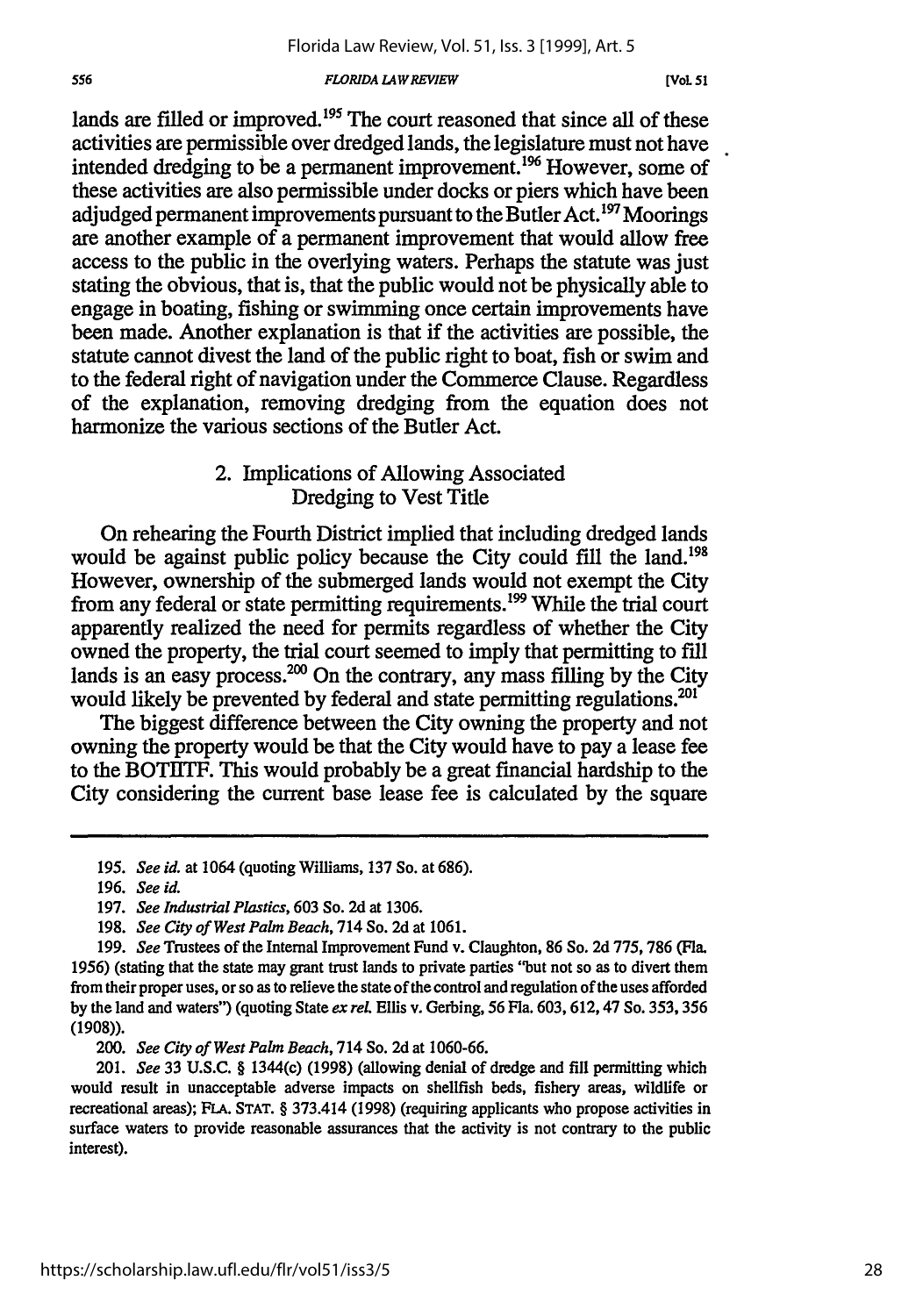*PUBLIC TRUST TRIMS THE BUTLER ACT* 

foot,<sup>202</sup> and the boat basin in question is over 21 acres.<sup>203</sup> In addition, the BOTIlTF has discretion to issue and renew leases, so theoretically, the City could lose a lease in any given year.

The bottom line is that if the City owns the land, it is very unlikely that the City would be able to obtain the necessary permits to fill the land. In addition, there is no indication that the City is interested in filling considering the boat basin's fifty-two year existence.

# 3. The "Amorphous" Case-by-Case Basis Test

The Fourth District Court of Appeal criticized a "case-by-case" approach to defining a permanent improvement as "too amorphous **...** to decide the issue of title to irreplaceable submerged land within the public trust."<sup>204</sup> However, a case-by-case approach may be the most appropriate. Case-by-case, factor-based, and reason-based tests are not unknown in environmental law. Their use highlights the diversity of the environment. In addition, the case-by-case approach would help identify dredging which is part of a larger improvement project. It seems counter-intuitive to arbitrarily omit the dredging aspect of a project as if the Florida Legislature would not have considered dredging as a necessary incident to waterfront development. A case-by-case test would also provide the basis to evaluate other activities that may be characterized as "permanent improvement."

### IV. CONCLUSION

Some argue that the principles of the public trust doctrine should not apply to Butler Act decisions at all because the doctrine was not codified by the Florida Constitution until  $1971$ <sup>205</sup> Accordingly, improvements made pursuant to the Butler Act, which was passed according to development standards in 1921, should not be evaluated under the "modem" concept of the public trust. However, this concept does not ring true considering the long history of the public trust. The validity of the public trust doctrine was recognized long before it was included in Florida's Constitution. The question which remains, however, is which version of the public trust doctrine should be applied and when.

Therefore, the Florida Supreme Court will have to evaluate whether the Butler Act should be interpreted with the understanding of the public trust doctrine of its era or a more modem understanding of the public trust doctrine. When the Butler Act was enacted, the state enlisted landowners

19991

<sup>202.</sup> *See* FLA. ADMiN. CODE ANN. R.18-21.01 (1)(b) (1998).

<sup>203.</sup> *See* Appellant's Initial Brief at 2, *City of West Palm Beach* (No. 95-3813).

*<sup>204.</sup> City of West Palm Beach,* 714 So. 2d at 1066.

<sup>205.</sup> *See, e.g.,* Appellee's Answer Brief at 20, State v. Key West Conch Harbor, Inc., 683 So.

<sup>2</sup>d 144 (Fla. 3d DCA 1995) (No. 95-1275). *See FA.* CONST. art. X, § **11.**